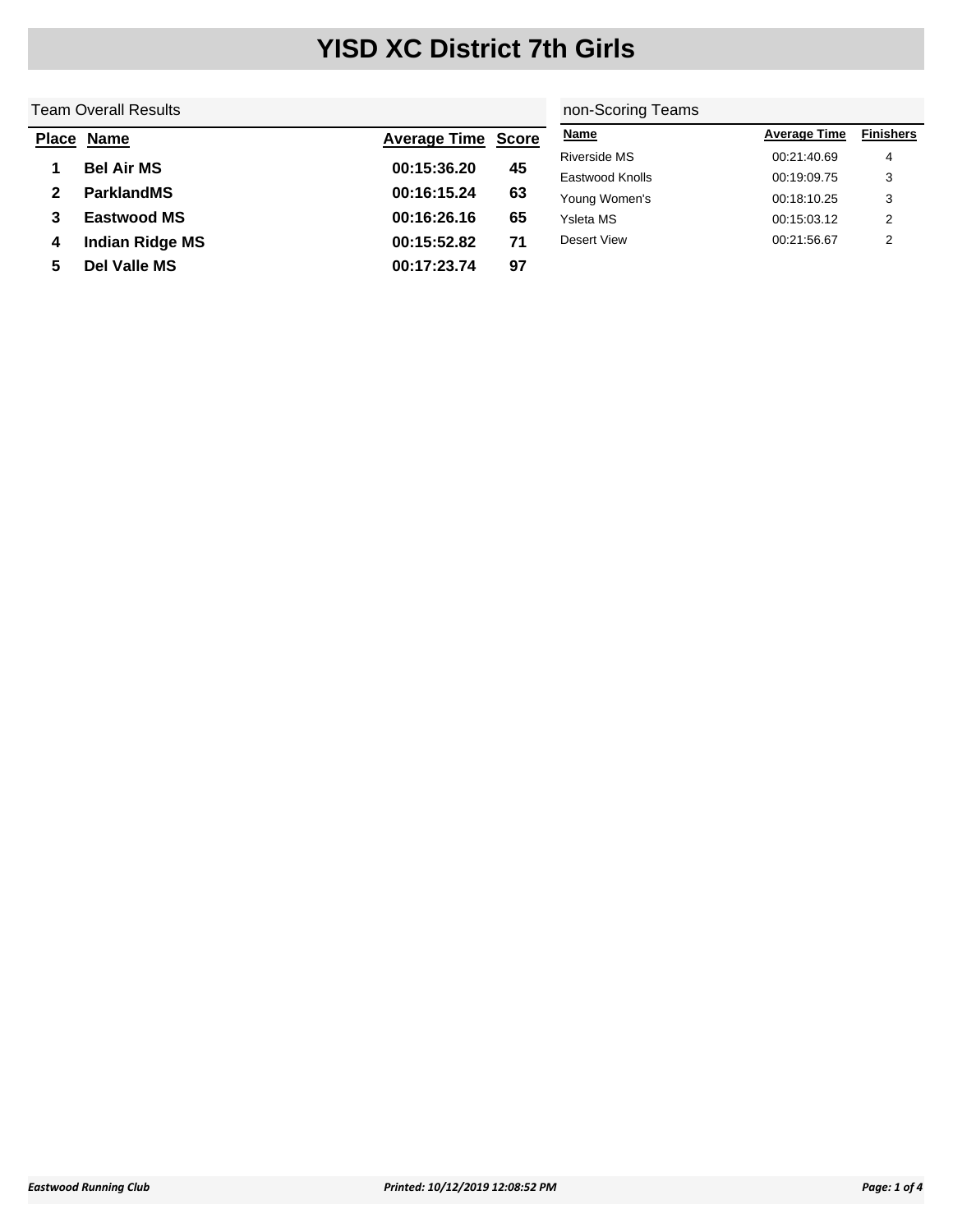|                | <b>Place Team Name</b> |                         |      |                          |             | <b>Average Time # of Finishers Team Score</b> |                |
|----------------|------------------------|-------------------------|------|--------------------------|-------------|-----------------------------------------------|----------------|
| 1              | <b>Bel Air MS</b>      |                         |      |                          | 00:15:36.20 | 12                                            | 45             |
|                | <b>Team Position</b>   | <b>Overall Position</b> | Bib# | Name                     |             | <b>Chip Time</b>                              | <b>Score</b>   |
|                | 1                      | 3                       | 13   | <b>Damaris Cisneros</b>  |             | 00:14:16.29                                   | 2              |
|                | $\mathbf{z}$           | 4                       | 14   | <b>Yesenia Cisneros</b>  |             | 00:14:44.44                                   | 3              |
|                | 3                      | 11                      | 21   | <b>Irene Tapia</b>       |             | 00:15:42.82                                   | 9              |
|                | 4                      | 15                      | 20   | Leslie Sosa Carillo      |             | 00:16:13.72                                   | 12             |
|                | 5                      | 23                      | 22   | Kenya Tellez             |             | 00:17:03.71                                   | 19             |
|                | 6                      | 28                      | 12   | Priscilla Cavason        |             | 00:17:35.77                                   | (24)           |
|                | 7                      | 29                      | 10   | Giselle Araiza           |             | 00:17:40.99                                   | (25)           |
| $\overline{2}$ | <b>ParklandMS</b>      |                         |      |                          | 00:16:15.24 | 10                                            | 63             |
|                | <b>Team Position</b>   | <b>Overall Position</b> | Bib# | Name                     |             | <b>Chip Time</b>                              | <b>Score</b>   |
|                | 1                      | 5                       | 265  | <b>Heidy Rubio</b>       |             | 00:14:54.28                                   | 4              |
|                | $\mathbf 2$            | 12                      | 254  | Madai Castillo           |             | 00:15:50.12                                   | 10             |
|                | 3                      | 16                      | 262  | <b>Mariel Mendoza</b>    |             | 00:16:25.85                                   | 13             |
|                | 4                      | 19                      | 255  | Olinda Delgado           |             | 00:16:50.29                                   | 16             |
|                | 5                      | 24                      | 258  | Georgina Guerrero        |             | 00:17:15.66                                   | 20             |
|                | 6                      | 31                      | 266  | Joceline Vargas          |             | 00:17:47.92                                   | (27)           |
|                | 7                      | 35                      | 263  | Layla Pacheco            |             | 00:18:37.21                                   | (30)           |
| 3              | <b>Eastwood MS</b>     |                         |      |                          | 00:16:26.16 | 12                                            | 65             |
|                | <b>Team Position</b>   | <b>Overall Position</b> | Bib# | <b>Name</b>              |             | <b>Chip Time</b>                              | <b>Score</b>   |
|                | 1                      | 6                       | 171  | <b>Elizabeth Aguirre</b> |             | 00:15:17.52                                   | 5              |
|                | $\mathbf 2$            | 14                      | 183  | <b>Seyla Torres</b>      |             | 00:16:11.12                                   | 11             |
|                | 3                      | 17                      | 177  | Joselyn Echavarria       |             | 00:16:47.89                                   | 14             |
|                | 4                      | 20                      | 174  | <b>Daphne Chavez</b>     |             | 00:16:54.54                                   | 17             |
|                | 5                      | 22                      | 179  | <b>Jade Parsons</b>      |             | 00:16:59.74                                   | 18             |
|                | 6                      | 26                      | 178  | Isabella Lopez           |             | 00:17:20.99                                   | (22)           |
|                | $\overline{7}$         | 32                      | 181  | Taina Romero             |             | 00:17:50.31                                   | (28)           |
| 4              | <b>Indian Ridge MS</b> |                         |      |                          | 00:15:52.82 | 6                                             | 71             |
|                | <b>Team Position</b>   | <b>Overall Position</b> | Bib# | Name                     |             | <b>Chip Time</b>                              | <b>Score</b>   |
|                | 1                      | 1                       | 221  | <b>Adelynn Rodriguez</b> |             | 00:12:29.88                                   | 1              |
|                | $\boldsymbol{2}$       | 8                       | 219  | Gisel De La riva         |             | 00:15:28.91                                   | $\overline{7}$ |
|                | 3                      | 9                       | 224  | Samantha Valencia        |             | 00:15:29.54                                   | 8              |
|                | 4                      | 30                      | 223  | <b>Claribel Roman</b>    |             | 00:17:41.84                                   | 26             |
|                | 5                      | 34                      | 222  | <b>Annabel Roman</b>     |             | 00:18:13.95                                   | 29             |
|                | 6                      | 40                      | 220  | <b>Engy Prieto</b>       |             | 00:19:08.86                                   | (31)           |
| 5              | <b>Del Valle MS</b>    |                         |      |                          | 00:17:23.74 | 12                                            | 97             |
|                | <b>Team Position</b>   | <b>Overall Position</b> | Bib# | Name                     |             | <b>Chip Time</b>                              | <b>Score</b>   |
|                | 1                      | $\overline{7}$          | 78   | <b>Sahara Torres</b>     |             | 00:15:28.09                                   | 6              |
|                | $\boldsymbol{2}$       | 18                      | 64   | Jocelyn Carranza         |             | 00:16:50.03                                   | 15             |
|                | 3                      | 25                      | 75   | Loreli Rodriguez         |             | 00:17:19.75                                   | 21             |
|                | 4                      | 27                      | 65   | Ariana Felix             |             | 00:17:34.12                                   | 23             |
|                | 5                      | 44                      | 63   | Alyssa Carillo           |             | 00:19:46.70                                   | 32             |
|                | 6                      | 48                      | 81   | Melany Vega              |             | 00:20:02.78                                   | (33)           |
|                | 7                      | 50                      | 60   | Valerie Cardenas         |             | 00:20:31.49                                   | (34)           |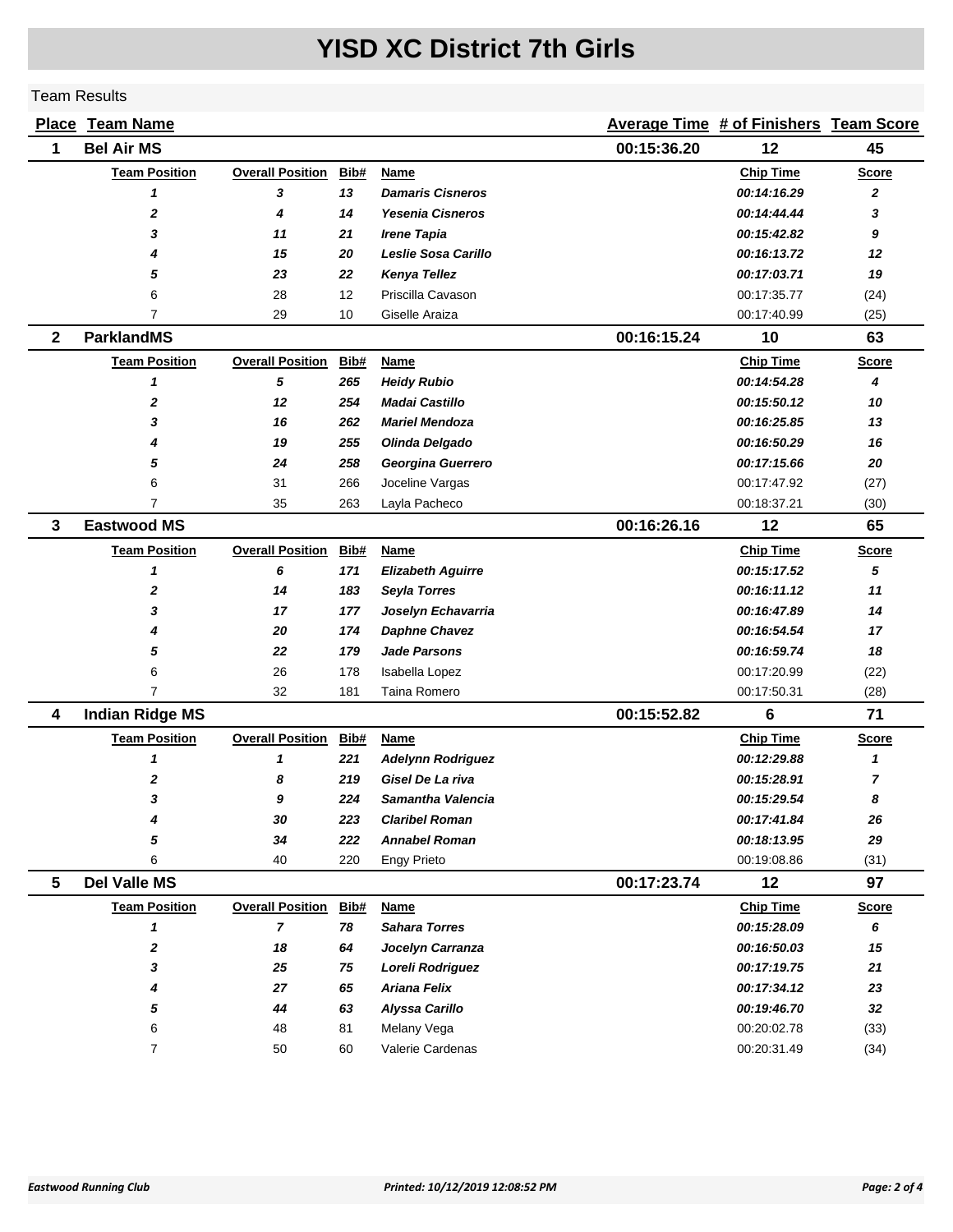| <b>Overall</b> | <b>Score</b>   |     | <b>Bib# Name</b>         | <b>Class</b> | <b>Chip Time Team</b>  |                             |
|----------------|----------------|-----|--------------------------|--------------|------------------------|-----------------------------|
| 1              | 1              | 221 | <b>Adelynn Rodriguez</b> | 7th          |                        | 00:12:29.88 Indian Ridge MS |
| 2              | 0              | 364 | Stella Ruiz              | 7th          | 00:14:07.27 Ysleta MS  |                             |
| 3              | 2              | 13  | <b>Damaris Cisneros</b>  | 7th          | 00:14:16.29 Bel Air MS |                             |
| 4              | 3              | 14  | <b>Yesenia Cisneros</b>  | 7th          | 00:14:44.44 Bel Air MS |                             |
| 5              | 4              | 265 | <b>Heidy Rubio</b>       | 7th          |                        | 00:14:54.28 ParklandMS      |
| 6              | 5              | 171 | <b>Elizabeth Aguirre</b> | 7th          |                        | 00:15:17.52 Eastwood MS     |
| 7              | 6              | 78  | <b>Sahara Torres</b>     | 7th          |                        | 00:15:28.09 Del Valle MS    |
| 8              | $\overline{7}$ | 219 | Gisel De La riva         | 7th          |                        | 00:15:28.91 Indian Ridge MS |
| 9              | 8              | 224 | Samantha Valencia        | 7th          |                        | 00:15:29.54 Indian Ridge MS |
| 10             | 0              | 131 | Alexandra Beltran        | 7th          |                        | 00:15:33.74 Eastwood Knolls |
| 11             | 9              | 21  | Irene Tapia              | 7th          | 00:15:42.82 Bel Air MS |                             |
| 12             | 10             | 254 | <b>Madai Castillo</b>    | 7th          |                        | 00:15:50.12 ParklandMS      |
| 13             | 0              | 363 | Cristina Herrera         | 7th          | 00:15:58.98 Ysleta MS  |                             |
| 14             | 11             | 183 | <b>Seyla Torres</b>      | 7th          |                        | 00:16:11.12 Eastwood MS     |
| 15             | 12             | 20  | Leslie Sosa Carillo      | 7th          | 00:16:13.72 Bel Air MS |                             |
| 16             | 13             | 262 | <b>Mariel Mendoza</b>    | 7th          |                        | 00:16:25.85 ParklandMS      |
| 17             | 14             | 177 | Joselyn Echavarria       | 7th          |                        | 00:16:47.89 Eastwood MS     |
| 18             | 15             | 64  | Jocelyn Carranza         | 7th          |                        | 00:16:50.03 Del Valle MS    |
| 19             | 16             | 255 | Olinda Delgado           | 7th          |                        | 00:16:50.29 ParklandMS      |
| 20             | 17             | 174 | <b>Daphne Chavez</b>     | 7th          |                        | 00:16:54.54 Eastwood MS     |
| 21             | 0              | 335 | Kitzia Garcia            | 7th          |                        | 00:16:58.89 Young Women's   |
| 22             | 18             | 179 | <b>Jade Parsons</b>      | 7th          |                        | 00:16:59.74 Eastwood MS     |
| 23             | 19             | 22  | Kenya Tellez             | 7th          | 00:17:03.71 Bel Air MS |                             |
| 24             | 20             | 258 | Georgina Guerrero        | 7th          |                        | 00:17:15.66 ParklandMS      |
| 25             | 21             | 75  | Loreli Rodriguez         | 7th          |                        | 00:17:19.75 Del Valle MS    |
| 26             | (22)           | 178 | Isabella Lopez           | 7th          |                        | 00:17:20.99 Eastwood MS     |
| 27             | 23             | 65  | Ariana Felix             | 7th          |                        | 00:17:34.12 Del Valle MS    |
| 28             | (24)           | 12  | Priscilla Cavason        | 7th          | 00:17:35.77 Bel Air MS |                             |
| 29             | (25)           | 10  | Giselle Araiza           | 7th          | 00:17:40.99 Bel Air MS |                             |
| 30             | 26             | 223 | <b>Claribel Roman</b>    | 7th          |                        | 00:17:41.84 Indian Ridge MS |
| 31             | (27)           | 266 | Joceline Vargas          | 7th          | 00:17:47.92 ParklandMS |                             |
| 32             | (28)           | 181 | Taina Romero             | 7th          |                        | 00:17:50.31 Eastwood MS     |
| 33             | 0              | 316 | Biannca Marquez          | 7th          |                        | 00:17:54.24 Riverside MS    |
| 34             | 29             | 222 | Annabel Roman            | 7th          |                        | 00:18:13.95 Indian Ridge MS |
| 35             | (30)           | 263 | Layla Pacheco            | 7th          | 00:18:37.21 ParklandMS |                             |
| 36             | 0              | 334 | Paola Breceda            | 7th          |                        | 00:18:45.09 Young Women's   |
| 37             | 0              | 336 | Izabella Trevizo         | 7th          |                        | 00:18:46.78 Young Women's   |
| 38             | 0              | 259 | Keila Guerrero           | 7th          | 00:18:54.23 ParklandMS |                             |
| 39             | 0              | 257 | Getsemani Garcia         | 7th          | 00:19:08.71 ParklandMS |                             |
| 40             | (31)           | 220 | <b>Engy Prieto</b>       | 7th          |                        | 00:19:08.86 Indian Ridge MS |
| 41             | 0              | 134 | Daniela Romo             | 7th          |                        | 00:19:21.71 Eastwood Knolls |
| 42             | 0              | 176 | Saidee Diaz              | 7th          |                        | 00:19:31.25 Eastwood MS     |
| 43             | 0              | 18  | Madisyn McMillan         | 7th          | 00:19:36.39 Bel Air MS |                             |
| 44             | 32             | 63  | <b>Alyssa Carillo</b>    | 7th          |                        | 00:19:46.70 Del Valle MS    |
| 45             | 0              | 16  | Danika Dominguez         | 7th          | 00:19:57.45 Bel Air MS |                             |
| 46             | 0              | 19  | Michelle Ochoa           | 7th          | 00:19:58.20 Bel Air MS |                             |
| 47             | 0              | 253 | Adeleen Bejarano         | 7th          | 00:20:00.61 ParklandMS |                             |
| 48             | (33)           | 81  | Melany Vega              | 7th          |                        | 00:20:02.78 Del Valle MS    |
| 49             | 0              | 11  | Evy Canales              | 7th          | 00:20:03.28 Bel Air MS |                             |
| 50             | (34)           | 60  | Valerie Cardenas         | 7th          |                        | 00:20:31.49 Del Valle MS    |
| 51             | 0              | 73  | Perla Ordaz              | 7th          |                        | 00:20:31.71 Del Valle MS    |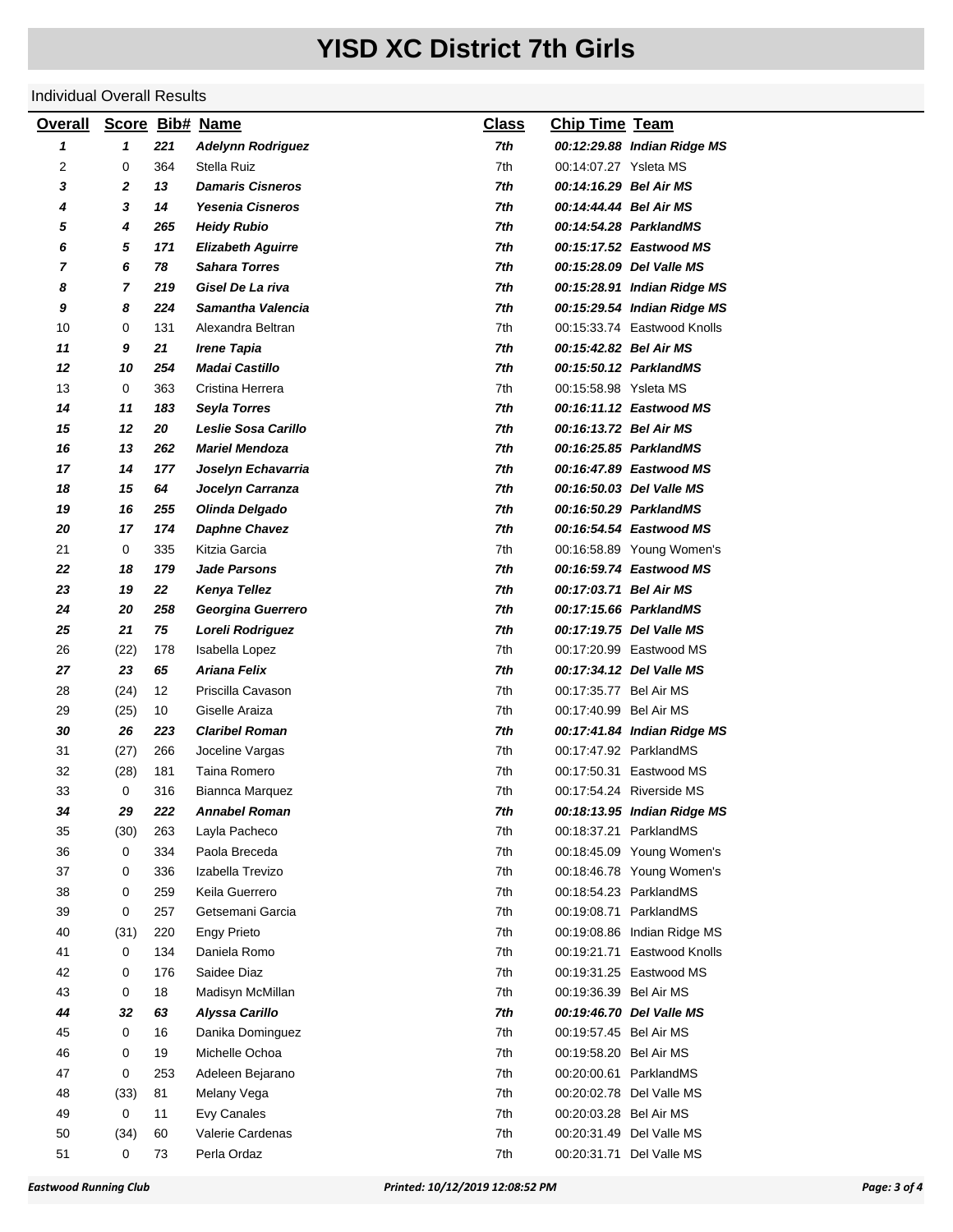| 52 | 0 | 79  | Naomi Valverde          | 7th |                        | 00:20:36.89 Del Valle MS    |
|----|---|-----|-------------------------|-----|------------------------|-----------------------------|
| 53 | 0 | 182 | Hope Rubio              | 7th |                        | 00:20:38.33 Eastwood MS     |
| 54 | 0 | 74  | <b>Monzerrat Robles</b> | 7th |                        | 00:20:38.89 Del Valle MS    |
| 55 | 0 | 172 | Xiola Alvarado          | 7th |                        | 00:20:48.88 Eastwood MS     |
| 56 | 0 | 76  | Dania Torres            | 7th |                        | 00:20:49.76 Del Valle MS    |
| 57 | 0 | 68  | Alondra Munoz           | 7th |                        | 00:20:54.45 Del Valle MS    |
| 58 | 0 | 107 | Victoria Araujo         | 7th |                        | 00:21:04.13 Desert View     |
| 59 | 0 | 23  | Vida Vasquez            | 7th | 00:21:31.04 Bel Air MS |                             |
| 60 | 0 | 317 | Gabriella Martinez      | 7th |                        | 00:21:35.27 Riverside MS    |
| 61 | 0 | 314 | Andrea Castillo         | 7th |                        | 00:21:58.67 Riverside MS    |
| 62 | 0 | 130 | Abi Alvarez             | 7th |                        | 00:22:33.81 Eastwood Knolls |
| 63 | 0 | 108 | Arianna Reyes           | 7th | 00:22:49.21            | Desert View                 |
| 64 | 0 | 180 | Alexis Pina             | 7th |                        | 00:24:43.18 Eastwood MS     |
| 65 | 0 | 319 | Alyssa Quinonez         | 7th | 00:25:14.59            | Riverside MS                |
| 66 | 0 | 173 | Isabella Bonilla        | 7th |                        | 00:25:33.66 Eastwood MS     |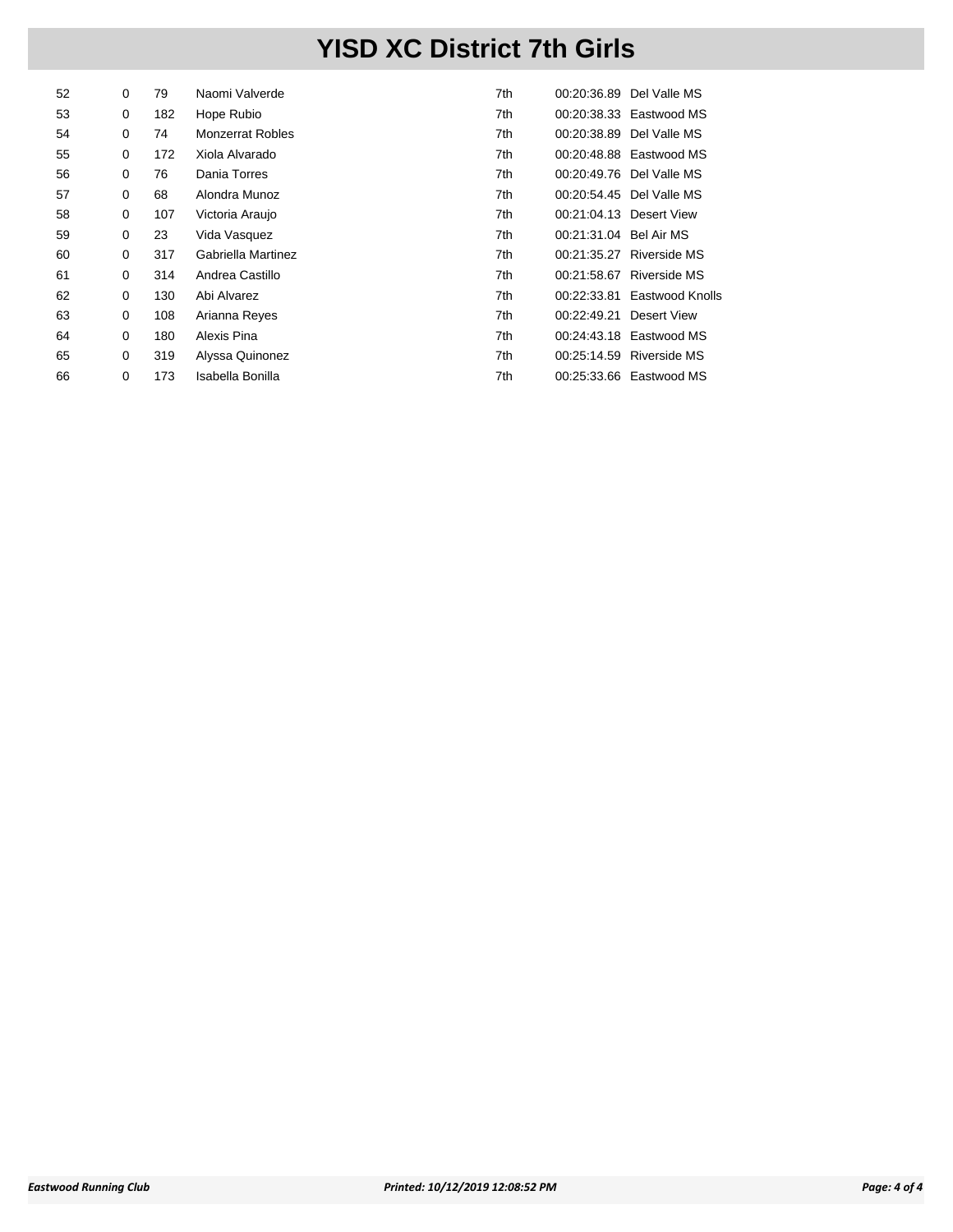|       | <b>Team Overall Results</b> |                     | non-Scoring Teams |                 |              |                  |
|-------|-----------------------------|---------------------|-------------------|-----------------|--------------|------------------|
| Place | Name                        | <b>Average Time</b> | Score             | <b>Name</b>     | Average Time | <b>Finishers</b> |
|       | Ysleta MS                   | 00:13:30.62         | 54                | Bel Air MS      | 00:16:52.93  | 4                |
|       |                             |                     |                   | Indian Ridge MS | 00:16:32.47  | 4                |
| 2     | Riverside MS                | 00:13:47.90         | 63                | Rio Brave MS    | 00:17:03.49  |                  |
| 3     | ParklandMS                  | 00:13:48.32         | 65                |                 |              |                  |
| 4     | Del Valle MS                | 00:14:14.41         | 95                |                 |              |                  |
| 5     | Eastwood MS                 | 00:14:08.12         | 95                |                 |              |                  |
| 6     | <b>Eastwood Knolls</b>      | 00:14:45.63         | 125               |                 |              |                  |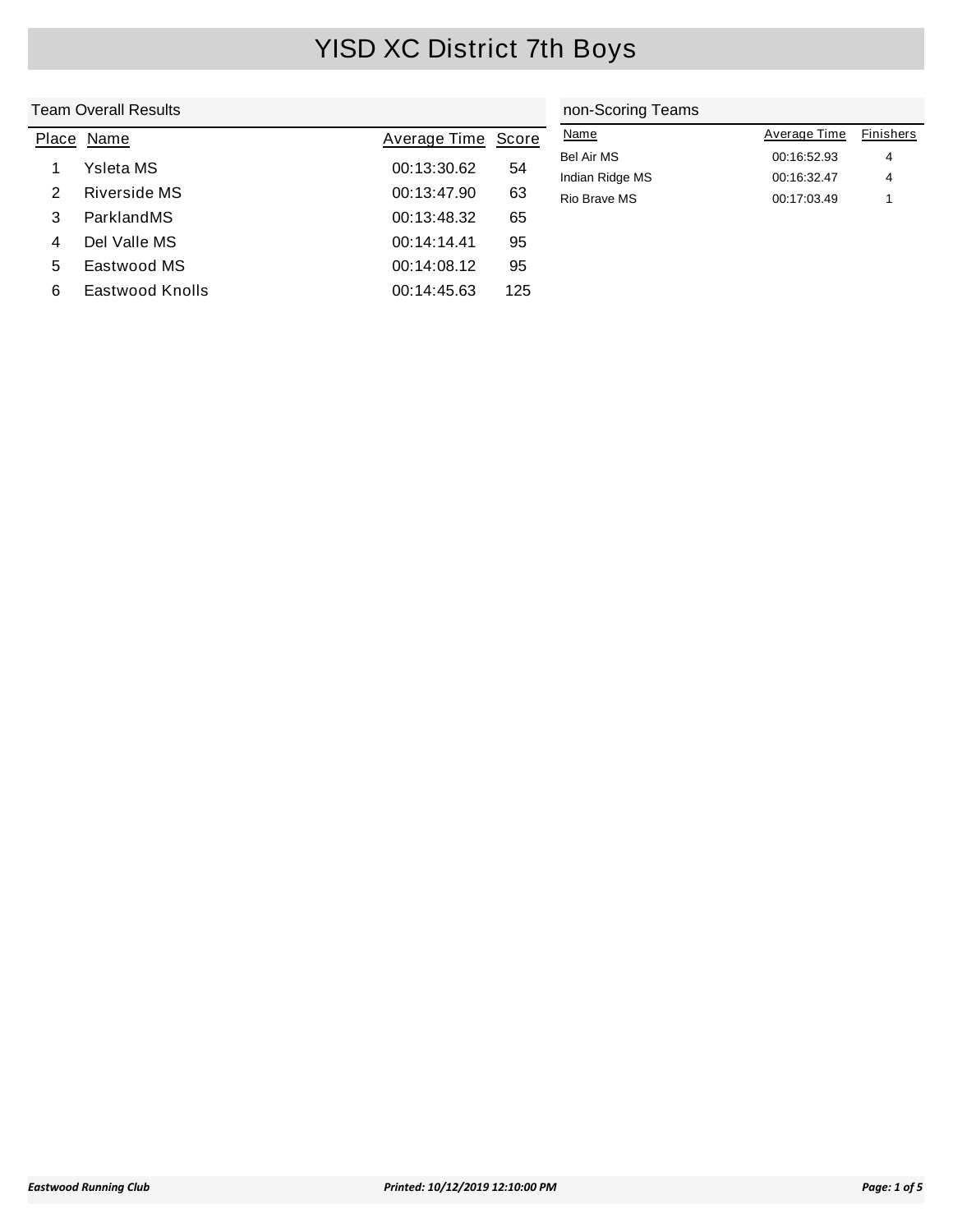|                | Place Team Name              |                         |      |                                 |             | Average Time # of Finishers Team Score |                |
|----------------|------------------------------|-------------------------|------|---------------------------------|-------------|----------------------------------------|----------------|
| 1              | Ysleta MS                    |                         |      |                                 | 00:13:30.62 | 10                                     | 54             |
|                | <b>Team Position</b>         | <b>Overall Position</b> | Bib# | Name                            |             | Chip Time                              | Score          |
|                | $\mathbf{1}$                 | 1                       | 362  | Emilianno Trinidad              |             | 00:12:43.71                            | 1              |
|                | 2                            | $\overline{2}$          | 355  | Damian Espinoza                 |             | 00:12:45.42                            | $\overline{2}$ |
|                | 3                            | 17                      | 353  | Adrian Chavez                   |             | 00:13:51.12                            | 15             |
|                | 4                            | 19                      | 359  | <b>Christian Melendez</b>       |             | 00:14:03.85                            | 17             |
|                | 5                            | 21                      | 361  | Damian Morales                  |             | 00:14:08.98                            | 19             |
|                | 6                            | 22                      | 354  | <b>Alighiery Coello</b>         |             | 00:14:09.24                            | (20)           |
|                | 7                            | 31                      | 357  | Gerardo Herrera                 |             | 00:14:49.87                            | (28)           |
| $\overline{2}$ | Riverside MS                 |                         |      |                                 | 00:13:47.90 | 10                                     | 63             |
|                | <b>Team Position</b>         | <b>Overall Position</b> | Bib# | Name                            |             | Chip Time                              | Score          |
|                | $\mathbf{1}$                 | 5                       | 309  | Angel Navarette Posada          |             | 00:13:20.26                            | 4              |
|                | 2                            | 9                       | 307  | <b>Miguel Kroll</b>             |             | 00:13:28.64                            | 8              |
|                | 3                            | 10                      | 305  | Pablo Fuentes                   |             | 00:13:28.77                            | 9              |
|                | 4                            | 20                      | 310  | Tristan Rodriguez Castillo      |             | 00:14:07.07                            | 18             |
|                | 5                            | 27                      | 304  | Jose Diaz                       |             | 00:14:34.78                            | 24             |
|                | 6                            | 38                      | 311  | Jimmy Salinas                   |             | 00:15:10.56                            | (33)           |
|                | 7                            | 39                      | 303  | Jose Castro                     |             | 00:15:16.56                            | (34)           |
| 3              | ParklandMS                   |                         |      |                                 | 00:13:48.32 | 13                                     | 65             |
|                | <b>Team Position</b>         | <b>Overall Position</b> | Bib# | Name                            |             | Chip Time                              | Score          |
|                | $\mathbf{1}$                 | 3                       | 244  | Dayshaun Jackson                |             | 00:13:03.72                            | 3              |
|                | 2                            | 14                      | 237  | Ayden Blanco                    |             | 00:13:49.20                            | 12             |
|                | 3                            | 15                      | 250  | <b>Tristan Tollett</b>          |             | 00:13:50.52                            | 13             |
|                | 4                            | 16                      | 239  | <b>Ernest Crawford</b>          |             | 00:13:50.76                            | 14             |
|                | 5                            | 25                      | 240  | <b>Adriel Cruz</b>              |             | 00:14:27.39                            | 23             |
|                | 6                            | 28                      | 249  | <b>Israel Ponce</b>             |             | 00:14:39.47                            | (25)           |
|                | $\overline{7}$               | 33                      | 243  | Isaac Hidalgo                   |             | 00:14:54.32                            | (30)           |
| 4              | Del Valle MS                 |                         |      |                                 | 00:14:14.41 | 12                                     | 95             |
|                | <b>Team Position</b>         | <b>Overall Position</b> | Bib# | Name                            |             | Chip Time                              | Score          |
|                | $\mathbf{1}$                 | $\overline{7}$          | 58   | Evan Tovar                      |             | 00:13:24.79                            | 6              |
|                | 2                            | 8                       | 47   | Sebastian Bustillos             |             | 00:13:26.02                            | $\overline{7}$ |
|                | 3                            | 29                      | 46   | Julian Amparan                  |             | 00:14:43.06                            | 26             |
|                | 4                            | 30                      | 48   | David Carbajal                  |             | 00:14:44.54                            | 27             |
|                | 5                            | 32                      | 55   | Sebastain Rios                  |             | 00:14:53.63                            | 29             |
|                | 6                            | 41                      | 54   | Diego Orozco                    |             | 00:15:30.26                            | (36)           |
|                | $\overline{7}$               | 46                      | 49   | Erick Corona                    |             | 00:15:57.18                            | (39)           |
| 5              | Eastwood MS                  |                         |      |                                 | 00:14:08.12 | 12                                     | 95             |
|                | <b>Team Position</b>         | <b>Overall Position</b> | Bib# | Name                            |             | Chip Time                              | Score          |
|                | $\mathbf{1}$                 | 11                      | 160  | <b>Brian Flores</b>             |             | 00:13:30.05                            | 10             |
|                | 2                            | 12                      | 163  | Chris Johnson                   |             | 00:13:38.76                            | 11             |
|                | 3                            | 23                      | 167  | Jacob Perez                     |             | 00:14:10.17                            | 21             |
|                | 4                            | 24                      | 159  | Alejandro Escalante             |             | 00:14:25.29                            | 22             |
|                | 5                            | 35                      | 162  | Robert Humberson                |             | 00:14:56.35                            | 31             |
|                | 6                            | 45                      | 169  | Armando Rosas                   |             | 00:15:56.93                            | (38)           |
|                | $\overline{7}$               | 50                      | 168  | Aiden Portillo-Chavez           |             | 00:16:24.46                            | (41)           |
| 6              | Eastwood Knolls              |                         |      |                                 | 00:14:45.63 | 9                                      | 125            |
|                | <b>Team Position</b>         | <b>Overall Position</b> | Bib# | Name                            |             | Chip Time                              | <b>Score</b>   |
|                | 1                            | 6                       | 126  | Marcos Madrid                   |             | 00:13:24.14                            | 5              |
|                | 2                            | 18                      | 129  | Diego Valles-Vasquez            |             | 00:13:59.50                            | 16             |
|                | <b>Eastwood Running Club</b> |                         |      | Printed: 10/12/2019 12:10:00 PM |             |                                        | Page: 2 of 5   |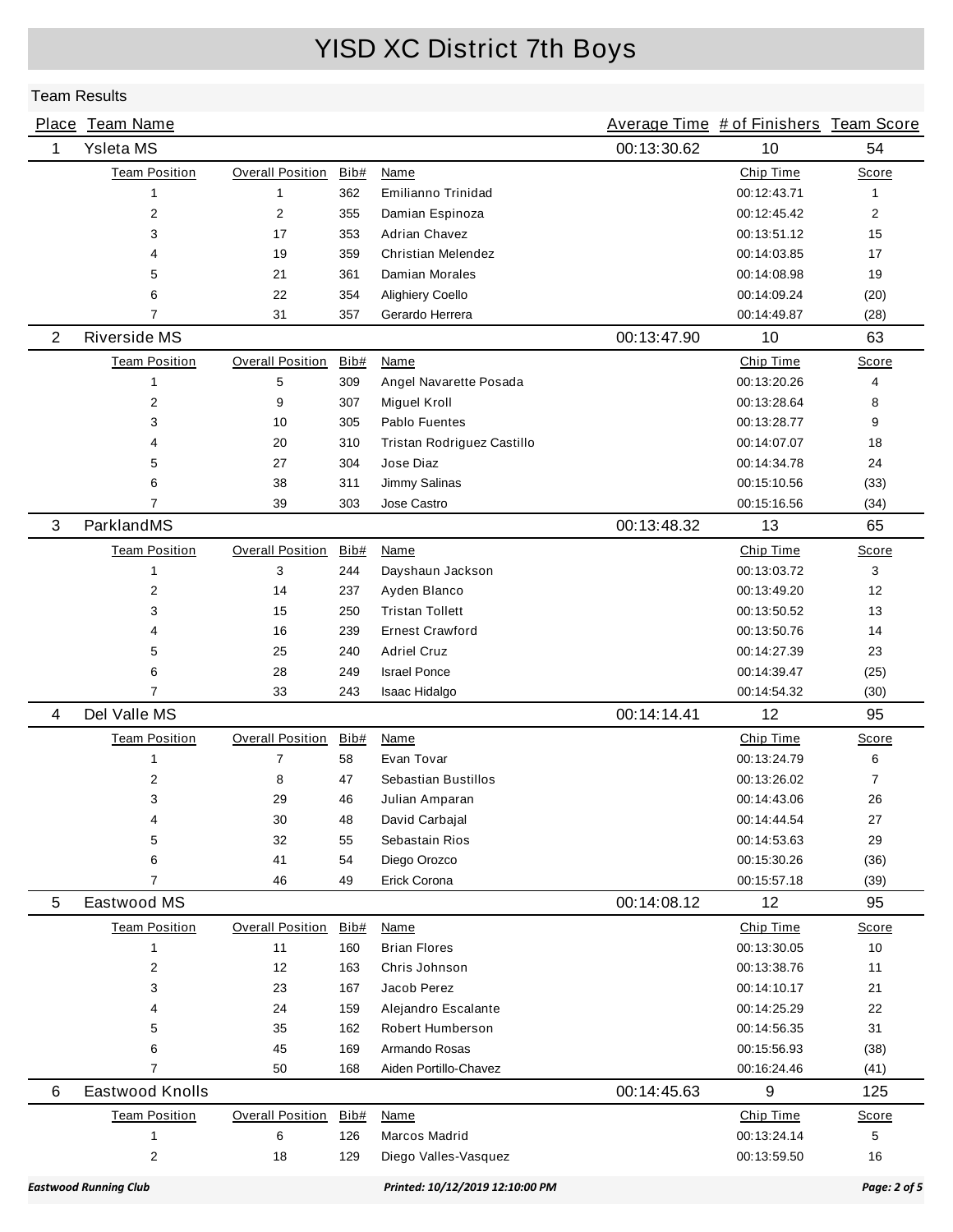| 3 | 37 | 124 | Andre Milo Jones | 00:15:10.40 | 32   |
|---|----|-----|------------------|-------------|------|
| 4 | 40 | 119 | Ryan Corral      | 00:15:24.01 | 35   |
| 5 | 44 | 128 | Daniel Morales   | 00:15:50.12 | 37   |
| 6 | 47 | 122 | Raymond Herrera  | 00:15:57.57 | (40) |
|   | 58 | 120 | Ethan Dominguez  | 00:18:01.29 | (42) |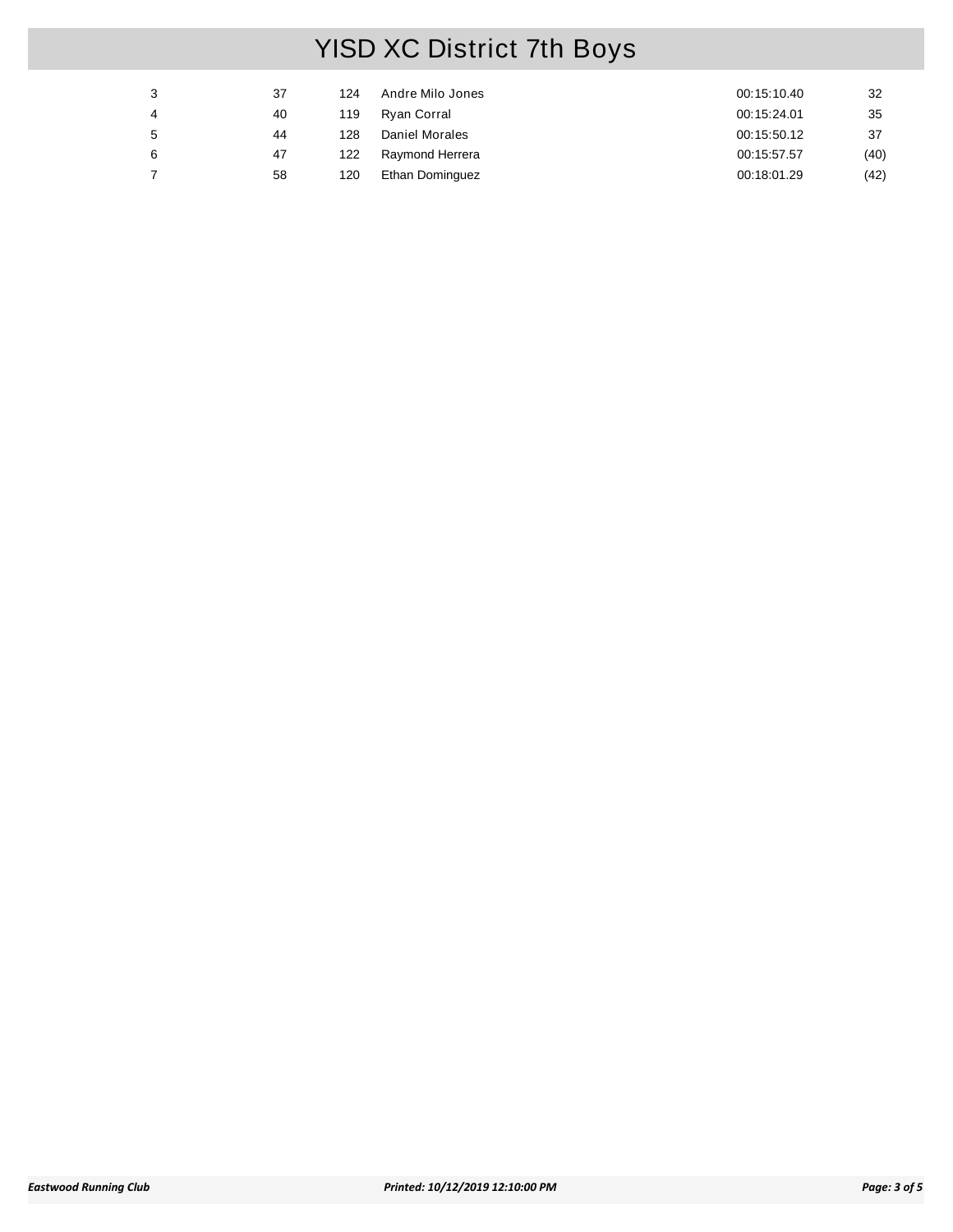| <b>Overall</b> |                |              | Score Bib# Name            | <b>Class</b> | Chip Time Team         |                             |
|----------------|----------------|--------------|----------------------------|--------------|------------------------|-----------------------------|
| 1              | 1              | 362          | Emilianno Trinidad         | 7th          | 00:12:43.71 Ysleta MS  |                             |
| 2              | 2              | 355          | Damian Espinoza            | 7th          | 00:12:45.42 Ysleta MS  |                             |
| 3              | 3              | 244          | Dayshaun Jackson           | 7th          |                        | 00:13:03.72 ParklandMS      |
| 4              | 0              | 4            | Ameen Ibrahim              | 7th          | 00:13:06.13 Bel Air MS |                             |
| 5              | 4              | 309          | Angel Navarette Posada     | 7th          |                        | 00:13:20.26 Riverside MS    |
| 6              | 5              | 126          | Marcos Madrid              | 7th          |                        | 00:13:24.14 Eastwood Knolls |
| 7              | 6              | 58           | Evan Tovar                 | 7th          |                        | 00:13:24.79 Del Valle MS    |
| 8              | $\overline{7}$ | 47           | Sebastian Bustillos        | 7th          |                        | 00:13:26.02 Del Valle MS    |
| 9              | 8              | 307          | Miguel Kroll               | 7th          |                        | 00:13:28.64 Riverside MS    |
| 10             | 9              | 305          | Pablo Fuentes              | 7th          |                        | 00:13:28.77 Riverside MS    |
| 11             | 10             | 160          | <b>Brian Flores</b>        | 7th          |                        | 00:13:30.05 Eastwood MS     |
| 12             | 11             | 163          | Chris Johnson              | 7th          |                        | 00:13:38.76 Eastwood MS     |
| 13             | 0              | $\mathbf{1}$ | Jacob Gaytan               | 7th          | 00:13:48.01 Bel Air MS |                             |
| 14             | 12             | 237          | Ayden Blanco               | 7th          |                        | 00:13:49.20 ParklandMS      |
| 15             | 13             | 250          | <b>Tristan Tollett</b>     | 7th          |                        | 00:13:50.52 ParklandMS      |
| 16             | 14             | 239          | <b>Ernest Crawford</b>     | 7th          |                        | 00:13:50.76 ParklandMS      |
| 17             | 15             | 353          | Adrian Chavez              | 7th          | 00:13:51.12 Ysleta MS  |                             |
| 18             | 16             | 129          | Diego Valles-Vasquez       | 7th          |                        | 00:13:59.50 Eastwood Knolls |
| 19             | 17             | 359          | Christian Melendez         | 7th          | 00:14:03.85 Ysleta MS  |                             |
| 20             | 18             | 310          | Tristan Rodriguez Castillo | 7th          |                        | 00:14:07.07 Riverside MS    |
| 21             | 19             | 361          | Damian Morales             | 7th          | 00:14:08.98 Ysleta MS  |                             |
| 22             | (20)           | 354          | Alighiery Coello           | 7th          | 00:14:09.24 Ysleta MS  |                             |
| 23             | 21             | 167          | Jacob Perez                | 7th          |                        | 00:14:10.17 Eastwood MS     |
| 24             | 22             | 159          | Alejandro Escalante        | 7th          |                        | 00:14:25.29 Eastwood MS     |
| 25             | 23             | 240          | <b>Adriel Cruz</b>         | 7th          |                        | 00:14:27.39 ParklandMS      |
| 26             | 0              | 212          | Jesus Gomez                | 7th          |                        | 00:14:28.49 Indian Ridge MS |
| 27             | 24             | 304          | Jose Diaz                  | 7th          |                        | 00:14:34.78 Riverside MS    |
| 28             | (25)           | 249          | <b>Israel Ponce</b>        | 7th          | 00:14:39.47 ParklandMS |                             |
| 29             | 26             | 46           | Julian Amparan             | 7th          |                        | 00:14:43.06 Del Valle MS    |
| 30             | 27             | 48           | David Carbajal             | 7th          |                        | 00:14:44.54 Del Valle MS    |
| 31             | (28)           | 357          | Gerardo Herrera            | 7th          | 00:14:49.87 Ysleta MS  |                             |
| 32             | 29             | 55           | Sebastain Rios             | 7th          |                        | 00:14:53.63 Del Valle MS    |
| 33             | (30)           | 243          | Isaac Hidalgo              | 7th          | 00:14:54.32 ParklandMS |                             |
| 34             | $\mathsf{O}$   | 238          | Aiden Bryant               | 7th          | 00:14:54.49 ParklandMS |                             |
| 35             | 31             | 162          | Robert Humberson           | 7th          |                        | 00:14:56.35 Eastwood MS     |
| 36             | 0              | 247          | Kaiven Mitoma              | 7th          | 00:15:09.75 ParklandMS |                             |
| 37             | 32             | 124          | Andre Milo Jones           | 7th          |                        | 00:15:10.40 Eastwood Knolls |
| 38             | (33)           | 311          | Jimmy Salinas              | 7th          |                        | 00:15:10.56 Riverside MS    |
| 39             | (34)           | 303          | Jose Castro                | 7th          |                        | 00:15:16.56 Riverside MS    |
| 40             | 35             | 119          | Ryan Corral                | 7th          |                        | 00:15:24.01 Eastwood Knolls |
| 41             | (36)           | 54           | Diego Orozco               | 7th          |                        | 00:15:30.26 Del Valle MS    |
| 42             | 0              | 209          | Mason Baca                 | 7th          |                        | 00:15:35.01 Indian Ridge MS |
| 43             | 0              | 242          | Jayden Hernandez           | 7th          | 00:15:42.76 ParklandMS |                             |
| 44             | 37             | 128          | Daniel Morales             | 7th          |                        | 00:15:50.12 Eastwood Knolls |
| 45             | (38)           | 169          | Armando Rosas              | 7th          |                        | 00:15:56.93 Eastwood MS     |
| 46             | (39)           | 49           | Erick Corona               | 7th          |                        | 00:15:57.18 Del Valle MS    |
| 47             | (40)           | 122          | Raymond Herrera            | 7th          |                        | 00:15:57.57 Eastwood Knolls |
| 48             | 0              | 56           | Angel Rodriguez            | 7th          |                        | 00:16:19.87 Del Valle MS    |
| 49             | 0              | 312          | Christopher Avila          | 7th          |                        | 00:16:21.15 Riverside MS    |
| 50             | (41)           | 168          | Aiden Portillo-Chavez      | 7th          |                        | 00:16:24.46 Eastwood MS     |
| 51             | 0              | 50           | Aksel De La Rosa           | 7th          |                        | 00:16:30.75 Del Valle MS    |
|                |                |              |                            |              |                        |                             |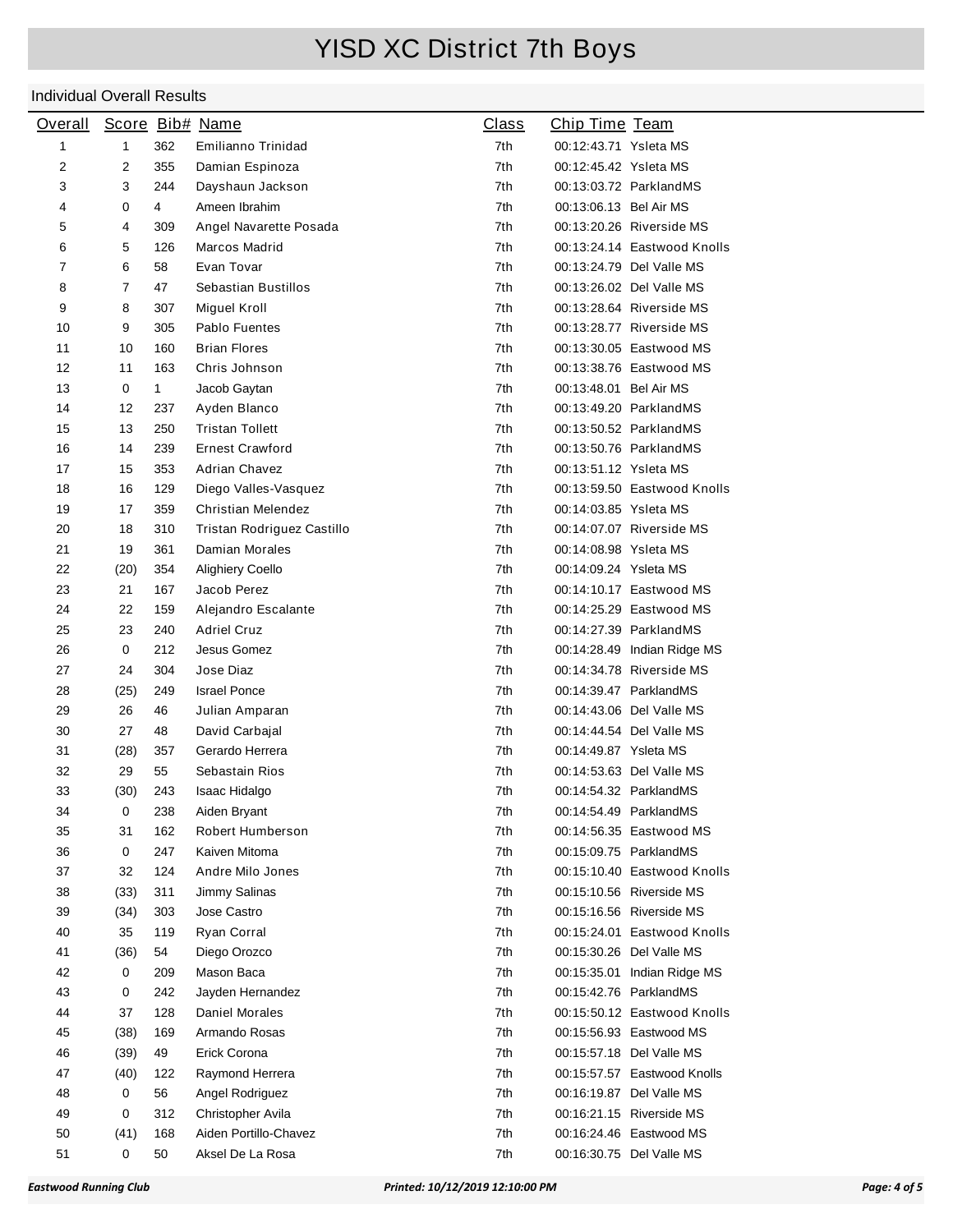| 52 | 0    | 302            | <b>Richard Arellano</b> | 7th |                        | 00:16:41.29 Riverside MS    |
|----|------|----------------|-------------------------|-----|------------------------|-----------------------------|
| 53 | 0    | 170            | Damian Soto             | 7th |                        | 00:16:46.99 Eastwood MS     |
| 54 | 0    | 217            | <b>Andres Valles</b>    | 7th |                        | 00:16:50.57 Indian Ridge MS |
| 55 | 0    | 51             | Ezekiel Mena            | 7th |                        | 00:16:52.84 Del Valle MS    |
| 56 | 0    | 299            | Juan Ramirez            | 7th |                        | 00:17:03.49 Rio Brave MS    |
| 57 | 0    | 166            | Nathaniel Perea         | 7th |                        | 00:17:58.57 Eastwood MS     |
| 58 | (42) | 120            | Ethan Dominguez         | 7th |                        | 00:18:01.29 Eastwood Knolls |
| 59 | 0    | 251            | Damien Villarreal       | 7th |                        | 00:18:02.74 ParklandMS      |
| 60 | 0    | 241            | Sabbath Cruz            | 7th |                        | 00:18:03.95 ParklandMS      |
| 61 | 0    | 121            | Lee Forrest             | 7th |                        | 00:18:06.90 Eastwood Knolls |
| 62 | 0    | 57             | Julian Santoyo          | 7th |                        | 00:18:09.55 Del Valle MS    |
| 63 | 0    | 164            | <b>Ken Meneses</b>      | 7th |                        | 00:18:31.10 Eastwood MS     |
| 64 | 0    | 356            | Jacob Frank             | 7th | 00:18:32.52 Ysleta MS  |                             |
| 65 | 0    | 248            | <b>Brandon Paz</b>      | 7th |                        | 00:18:39.60 ParklandMS      |
| 66 | 0    | 157            | Nathan Arreola          | 7th |                        | 00:18:43.58 Eastwood MS     |
| 67 | 0    | 210            | Rolando Campos          | 7th |                        | 00:19:15.80 Indian Ridge MS |
| 68 | 0    | 161            | Roman Garcia            | 7th |                        | 00:19:30.97 Eastwood MS     |
| 69 | 0    | 5              | Alejandro Morales       | 7th | 00:19:48.38 Bel Air MS |                             |
| 70 | 0    | 358            | Dario Jones             | 7th | 00:19:55.93 Ysleta MS  |                             |
| 71 | 0    | 360            | Max Messina             | 7th | 00:20:41.00 Ysleta MS  |                             |
| 72 | 0    | $\overline{7}$ | Medina Ruiz             | 7th | 00:20:49.18 Bel Air MS |                             |
| 73 | 0    | 308            | Joshua Lopez            | 7th |                        | 00:21:09.33 Riverside MS    |
| 74 | 0    | 53             | Joshua Muro             | 7th |                        | 00:22:10.35 Del Valle MS    |
| 75 | 0    | 125            | Joaquin Madrid          | 7th |                        | 00:22:30.45 Eastwood Knolls |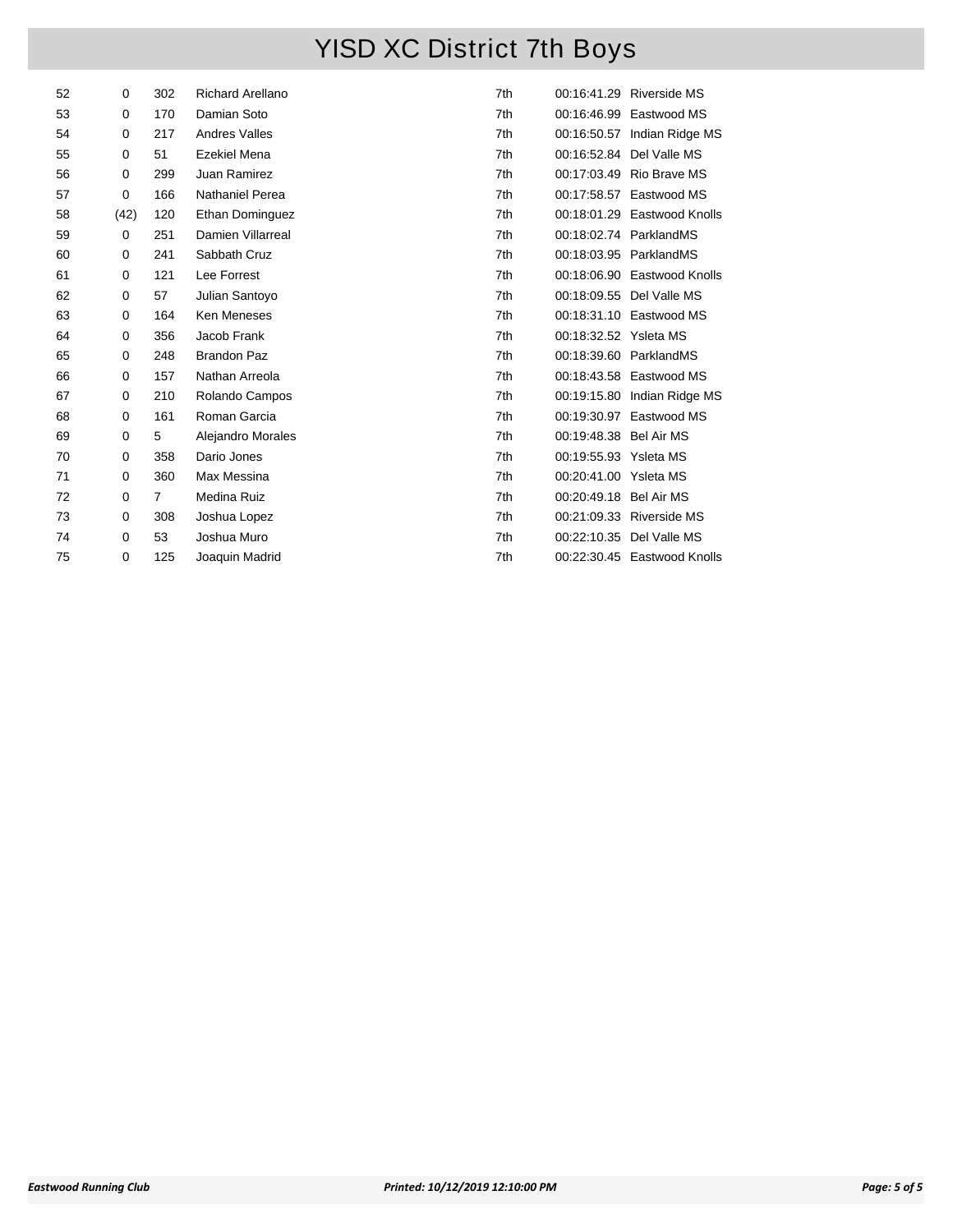|       | <b>Team Overall Results</b> |              | non-Scoring Teams |                                  |                            |           |
|-------|-----------------------------|--------------|-------------------|----------------------------------|----------------------------|-----------|
| Place | Name                        | Average Time | Score             | <b>Name</b>                      | Average Time               | Finishers |
|       | Eastwood MS                 | 00:15:08.60  | 48                | Ysleta MS<br><b>Riverside MS</b> | 00:17:02.02<br>00:19:49.94 | 4<br>3    |
| 2     | ParklandMS                  | 00:15:41.96  | 62                | Indian Ridge MS                  | 00:15:50.42                | 2         |
| 3     | Young Women's               | 00:15:44.91  | 72                |                                  |                            |           |
| 4     | Del Valle MS                | 00:16:06.17  | 82                |                                  |                            |           |
| 5     | Eastwood Knolls             | 00:16:14.94  | 90                |                                  |                            |           |
| 6     | Desert View                 | 00:18:32.84  | 168               |                                  |                            |           |
|       | Bel Air MS                  | 00:18:52.74  | 188               |                                  |                            |           |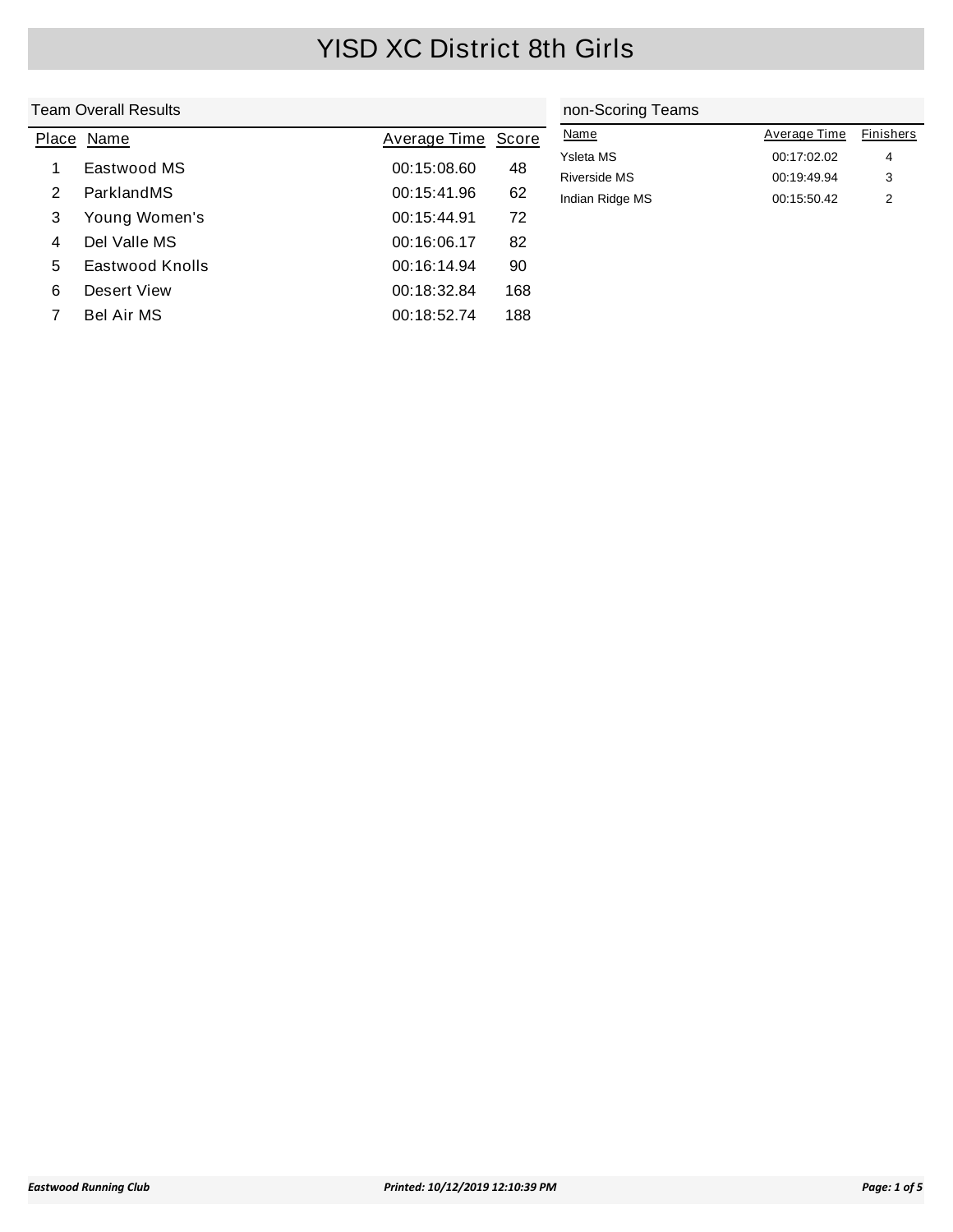|                | Place Team Name              |                         |      |                                 |             | Average Time # of Finishers Team Score |                |
|----------------|------------------------------|-------------------------|------|---------------------------------|-------------|----------------------------------------|----------------|
| 1              | Eastwood MS                  |                         |      |                                 | 00:15:08.60 | 8                                      | 48             |
|                | <b>Team Position</b>         | Overall Position        | Bib# | Name                            |             | Chip Time                              | Score          |
|                | 1                            | 1                       | 202  | Alexis Corona                   |             | 00:13:51.55                            | 1              |
|                | 2                            | 5                       | 208  | Giselle Rivera                  |             | 00:14:42.42                            | 5              |
|                | 3                            | 6                       | 203  | Gia Delgado                     |             | 00:14:44.44                            | 6              |
|                | 4                            | 14                      | 201  | Natalie Aguirre                 |             | 00:15:58.27                            | 13             |
|                | 5                            | 26                      | 205  | Jaimeelee Gandara               |             | 00:16:26.33                            | 23             |
|                | 6                            | 52                      | 206  | Ariel Padilla                   |             | 00:18:51.55                            | (38)           |
|                | $\overline{7}$               | 56                      | 204  | Mia Delgado                     |             | 00:19:17.08                            | (41)           |
| $\overline{2}$ | ParklandMS                   |                         |      |                                 | 00:15:41.96 | 15                                     | 62             |
|                | <b>Team Position</b>         | <b>Overall Position</b> | Bib# | <b>Name</b>                     |             | Chip Time                              | Score          |
|                | $\mathbf{1}$                 | $\mathbf{2}$            | 297  | Claudia Vargas                  |             | 00:14:24.27                            | $\overline{2}$ |
|                | 2                            | 12                      | 284  | Katelyn Esparza                 |             | 00:15:41.44                            | 11             |
|                | 3                            | 17                      | 295  | Caroline Serrano                |             | 00:16:04.45                            | 15             |
|                | 4                            | 18                      | 281  | Kayla Chacon                    |             | 00:16:07.25                            | 16             |
|                | 5                            | 21                      | 294  | Mya Paz                         |             | 00:16:12.37                            | 18             |
|                | 6                            | 24                      | 290  | Ayla Matos                      |             | 00:16:22.67                            | (21)           |
|                | 7                            | 25                      | 291  | Asianey Misher                  |             | 00:16:25.09                            | (22)           |
| 3              | Young Women's                |                         |      |                                 | 00:15:44.91 | 11                                     | 72             |
|                | <b>Team Position</b>         | <b>Overall Position</b> | Bib# | Name                            |             | Chip Time                              | Score          |
|                | 1                            | 4                       | 339  | Alicia Chavez                   |             | 00:14:39.97                            | 4              |
|                | $\overline{2}$               | 10                      | 349  | Victoria Renteria               |             | 00:15:06.98                            | 9              |
|                | 3                            | 13                      | 352  | Andrea Yu                       |             | 00:15:50.35                            | 12             |
|                | 4                            | 23                      | 337  | <b>Bailey Castaneda</b>         |             | 00:16:18.21                            | 20             |
|                | 5                            | 32                      | 347  | Michelle Ortiz                  |             | 00:16:49.03                            | 27             |
|                | 6                            | 41                      | 340  | Andrea Galeano                  |             | 00:17:59.92                            | (28)           |
|                | 7                            | 43                      | 350  | Hope Villalva                   |             | 00:18:06.79                            | (30)           |
| 4              | Del Valle MS                 |                         |      |                                 | 00:16:06.17 | 11                                     | 82             |
|                | <b>Team Position</b>         | <b>Overall Position</b> | Bib# | Name                            |             | Chip Time                              | Score          |
|                | $\mathbf{1}$                 | 7                       | 104  | Alex Ramos                      |             | 00:14:54.48                            | $\overline{7}$ |
|                | 2                            | 9                       | 103  | Jazlyn Ramirez                  |             | 00:15:05.14                            | 8              |
|                | 3                            | 16                      | 106  | Itzel Soto                      |             | 00:16:00.70                            | 14             |
|                | 4                            | 28                      | 101  | Samara Mata                     |             | 00:16:28.43                            | 24             |
|                | 5                            | 42                      | 94   | Danae Cervantes                 |             | 00:18:02.08                            | 29             |
|                | 6                            | 49                      | 95   | Cynthia Garcia                  |             | 00:18:42.30                            | (35)           |
|                | 7                            | 50                      | 98   | Heaven Hernandez                |             | 00:18:44.78                            | (36)           |
| 5              | Eastwood Knolls              |                         |      |                                 | 00:16:14.94 | $\overline{7}$                         | 90             |
|                | <b>Team Position</b>         | <b>Overall Position</b> | Bib# | Name                            |             | Chip Time                              | Score          |
|                | $\mathbf{1}$                 | 3                       | 150  | Annalicia Cabral                |             | 00:14:30.88                            | 3              |
|                | 2                            | 11                      | 152  | Maya Frescas                    |             | 00:15:29.22                            | 10             |
|                | 3                            | 22                      | 156  | Alexa Valladarez                |             | 00:16:16.65                            | 19             |
|                | 4                            | 29                      | 154  | Dagmar Ordonez                  |             | 00:16:35.23                            | 25             |
|                | 5                            | 46                      | 151  | Kaylee Diaz                     |             | 00:18:22.70                            | 33             |
|                | 6                            | 47                      | 153  | Xandria Hernandez               |             | 00:18:23.10                            | (34)           |
|                | $\overline{7}$               | 55                      | 155  | Amaris Ramos                    |             | 00:19:16.67                            | (40)           |
| 6              | <b>Desert View</b>           |                         |      |                                 | 00:18:32.84 | 5                                      | 168            |
|                | <b>Team Position</b>         | <b>Overall Position</b> | Bib# | Name                            |             | Chip Time                              | Score          |
|                | $\mathbf{1}$                 | 20                      | 116  | Lauren Lucero                   |             | 00:16:10.46                            | 17             |
|                | $\overline{\mathbf{c}}$      | 44                      | 115  | Savannah Hernandez              |             | 00:18:13.04                            | 31             |
|                | <b>Eastwood Running Club</b> |                         |      | Printed: 10/12/2019 12:10:39 PM |             |                                        | Page: 2 of 5   |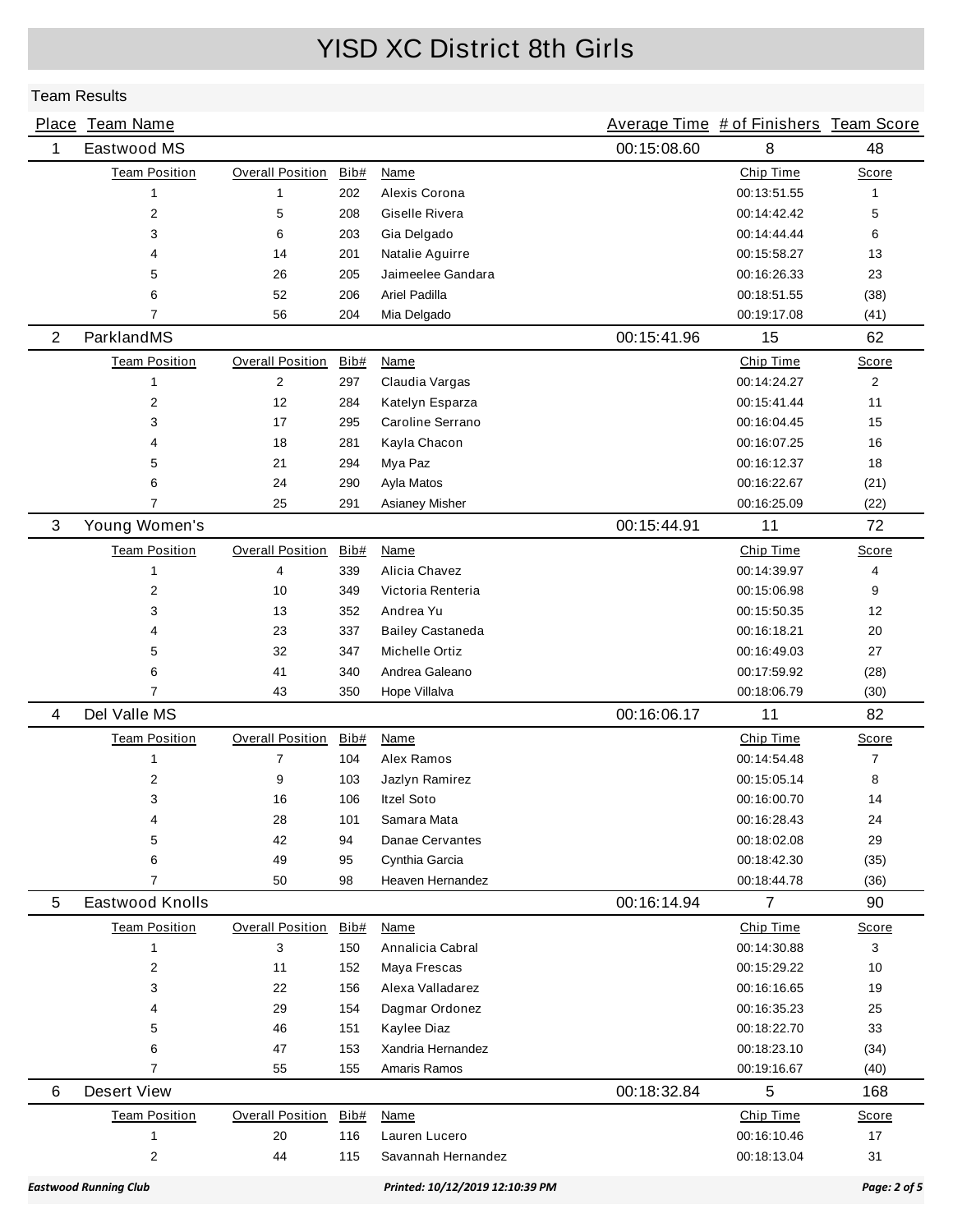| 3                    | 45                      | 113  | Kylie Denison         |             | 00:18:20.78 | 32    |
|----------------------|-------------------------|------|-----------------------|-------------|-------------|-------|
| 4                    | 59                      | 112  | Katelyn Brown         |             | 00:19:28.82 | 43    |
| 5                    | 63                      | 117  | Mariana Medellin      |             | 00:20:31.13 | 45    |
| <b>Bel Air MS</b>    |                         |      |                       | 00:18:52.74 | 9           | 188   |
| <b>Team Position</b> | <b>Overall Position</b> | Bib# | Name                  |             | Chip Time   | Score |
|                      | 31                      | 39   | Araceli Mata          |             | 00:16:44.04 | 26    |
| 2                    | 51                      | 44   | Mariela Torres        |             | 00:18:46.13 | 37    |
| 3                    | 54                      | 38   | Amber Masoud          |             | 00:19:15.95 | 39    |
| 4                    | 57                      | 37   | Ashley Acosta         |             | 00:19:21.38 | 42    |
| 5                    | 61                      | 42   | Jennifer Sanchez      |             | 00:20:16.21 | 44    |
| 6                    | 71                      | 40   | <b>Kimberly Ramos</b> |             | 00:22:35.66 | (46)  |
|                      | 73                      | 41   | Annel Romero Guerrero |             | 00:23:12.88 | (47)  |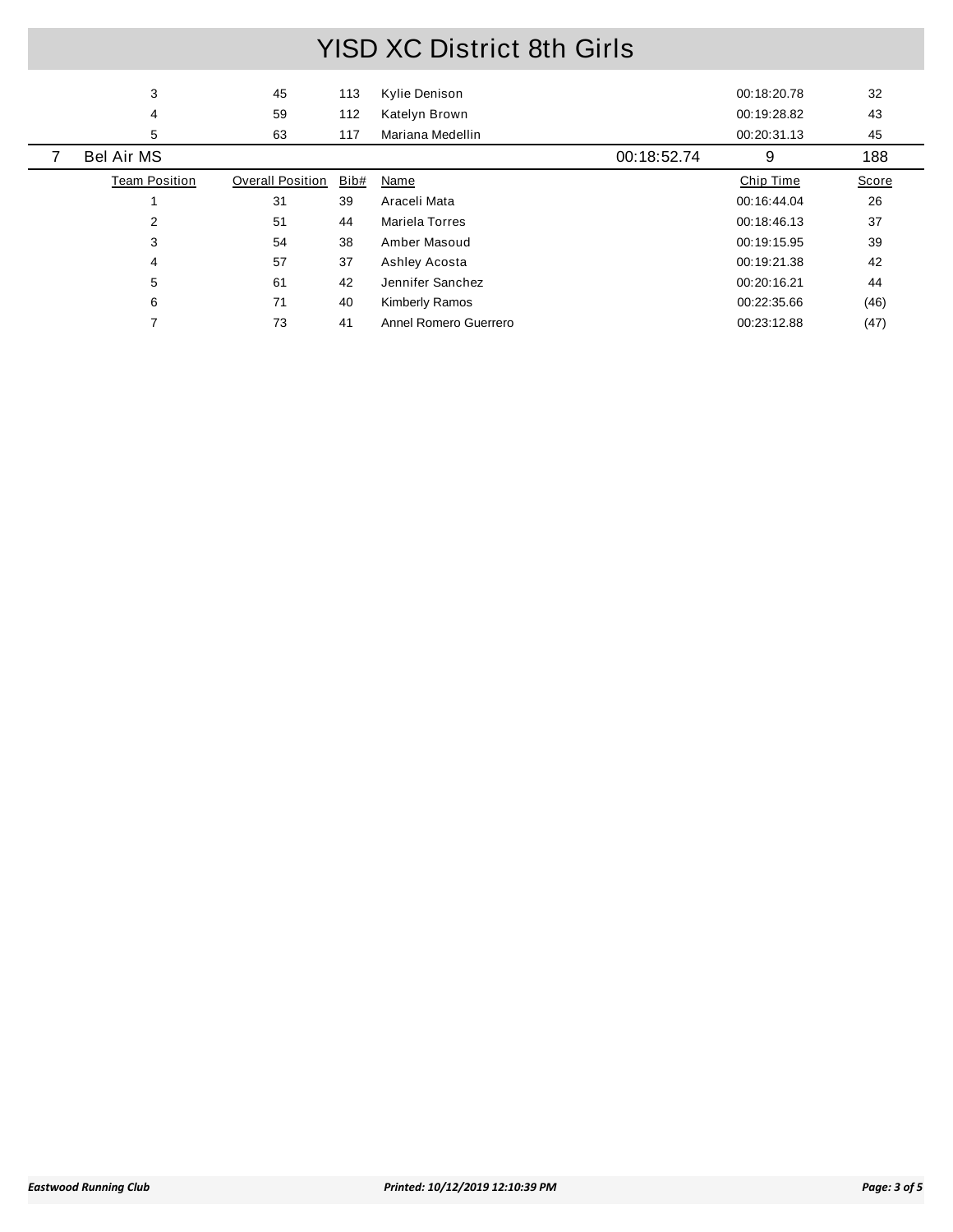| <b>Overall</b> |      |     | Score Bib# Name          | <b>Class</b> | Chip Time Team         |                             |
|----------------|------|-----|--------------------------|--------------|------------------------|-----------------------------|
| 1              | 1    | 202 | Alexis Corona            | 8th          |                        | 00:13:51.55 Eastwood MS     |
| 2              | 2    | 297 | Claudia Vargas           | 8th          |                        | 00:14:24.27 ParklandMS      |
| 3              | 3    | 150 | Annalicia Cabral         | 8th          |                        | 00:14:30.88 Eastwood Knolls |
| 4              | 4    | 339 | Alicia Chavez            | 8th          |                        | 00:14:39.97 Young Women's   |
| 5              | 5    | 208 | Giselle Rivera           | 8th          |                        | 00:14:42.42 Eastwood MS     |
| 6              | 6    | 203 | Gia Delgado              | 8th          |                        | 00:14:44.44 Eastwood MS     |
| 7              | 7    | 104 | Alex Ramos               | 8th          |                        | 00:14:54.48 Del Valle MS    |
| 8              | 0    | 235 | Abigail Chavarin         | 8th          |                        | 00:15:01.91 Indian Ridge MS |
| 9              | 8    | 103 | Jazlyn Ramirez           | 8th          |                        | 00:15:05.14 Del Valle MS    |
| 10             | 9    | 349 | Victoria Renteria        | 8th          |                        | 00:15:06.98 Young Women's   |
| 11             | 10   | 152 | Maya Frescas             | 8th          |                        | 00:15:29.22 Eastwood Knolls |
| 12             | 11   | 284 | Katelyn Esparza          | 8th          |                        | 00:15:41.44 ParklandMS      |
| 13             | 12   | 352 | Andrea Yu                | 8th          |                        | 00:15:50.35 Young Women's   |
| 14             | 13   | 201 | Natalie Aguirre          | 8th          |                        | 00:15:58.27 Eastwood MS     |
| 15             | 0    | 375 | Jocelyn Orozco           | 8th          | 00:15:59.18 Ysleta MS  |                             |
| 16             | 14   | 106 | <b>Itzel Soto</b>        | 8th          |                        | 00:16:00.70 Del Valle MS    |
| 17             | 15   | 295 | Caroline Serrano         | 8th          |                        | 00:16:04.45 ParklandMS      |
| 18             | 16   | 281 | Kayla Chacon             | 8th          |                        | 00:16:07.25 ParklandMS      |
| 19             | 0    | 374 | Delila Avitia            | 8th          | 00:16:10.30 Ysleta MS  |                             |
| 20             | 17   | 116 | Lauren Lucero            | 8th          |                        | 00:16:10.46 Desert View     |
| 21             | 18   | 294 | Mya Paz                  | 8th          |                        | 00:16:12.37 ParklandMS      |
| 22             | 19   | 156 | Alexa Valladarez         | 8th          |                        | 00:16:16.65 Eastwood Knolls |
| 23             | 20   | 337 | <b>Bailey Castaneda</b>  | 8th          |                        | 00:16:18.21 Young Women's   |
| 24             | (21) | 290 | Ayla Matos               | 8th          |                        | 00:16:22.67 ParklandMS      |
| 25             | (22) | 291 | Asianey Misher           | 8th          |                        | 00:16:25.09 ParklandMS      |
| 26             | 23   | 205 | Jaimeelee Gandara        | 8th          |                        | 00:16:26.33 Eastwood MS     |
| 27             | 0    | 332 | Hillary Hernandez Campos | 8th          |                        | 00:16:27.71 Riverside MS    |
| 28             | 24   | 101 | Samara Mata              | 8th          |                        | 00:16:28.43 Del Valle MS    |
| 29             | 25   | 154 | Dagmar Ordonez           | 8th          |                        | 00:16:35.23 Eastwood Knolls |
| 30             | 0    | 236 | Alexa Perez              | 8th          |                        | 00:16:38.92 Indian Ridge MS |
| 31             | 26   | 39  | Araceli Mata             | 8th          | 00:16:44.04 Bel Air MS |                             |
| 32             | 27   | 347 | Michelle Ortiz           | 8th          |                        | 00:16:49.03 Young Women's   |
| 33             | 0    | 293 | Victoria Ortiz           | 8th          |                        | 00:16:58.63 ParklandMS      |
| 34             | 0    | 285 | Marlenne Hernandez       | 8th          | 00:17:02.37 ParklandMS |                             |
| 35             | 0    | 286 | Carolina Hidalgo         | 8th          |                        | 00:17:14.16 ParklandMS      |
| 36             | 0    | 377 | Yesenia Saenz            | 8th          | 00:17:18.56 Ysleta MS  |                             |
| 37             | 0    | 287 | Melanie Huerta           | 8th          |                        | 00:17:35.55 ParklandMS      |
| 38             | 0    | 278 | Samantha Acosta          | 8th          |                        | 00:17:35.96 ParklandMS      |
| 39             | 0    | 283 | Aiyana Daniels           | 8th          |                        | 00:17:39.86 ParklandMS      |
| 40             | 0    | 280 | Danella Barragan         | 8th          |                        | 00:17:48.61 ParklandMS      |
| 41             | (28) | 340 | Andrea Galeano           | 8th          |                        | 00:17:59.92 Young Women's   |
| 42             | 29   | 94  | Danae Cervantes          | 8th          |                        | 00:18:02.08 Del Valle MS    |
| 43             | (30) | 350 | Hope Villalva            | 8th          |                        | 00:18:06.79 Young Women's   |
| 44             | 31   | 115 | Savannah Hernandez       | 8th          |                        | 00:18:13.04 Desert View     |
| 45             | 32   | 113 | Kylie Denison            | 8th          |                        | 00:18:20.78 Desert View     |
| 46             | 33   | 151 | Kaylee Diaz              | 8th          |                        | 00:18:22.70 Eastwood Knolls |
| 47             | (34) | 153 | Xandria Hernandez        | 8th          |                        | 00:18:23.10 Eastwood Knolls |
| 48             | 0    | 376 | Sophia Roman             | 8th          | 00:18:40.03 Ysleta MS  |                             |
| 49             | (35) | 95  | Cynthia Garcia           | 8th          |                        | 00:18:42.30 Del Valle MS    |
| 50             | (36) | 98  | Heaven Hernandez         | 8th          |                        | 00:18:44.78 Del Valle MS    |
| 51             | 37   | 44  | Mariela Torres           | 8th          | 00:18:46.13 Bel Air MS |                             |
|                |      |     |                          |              |                        |                             |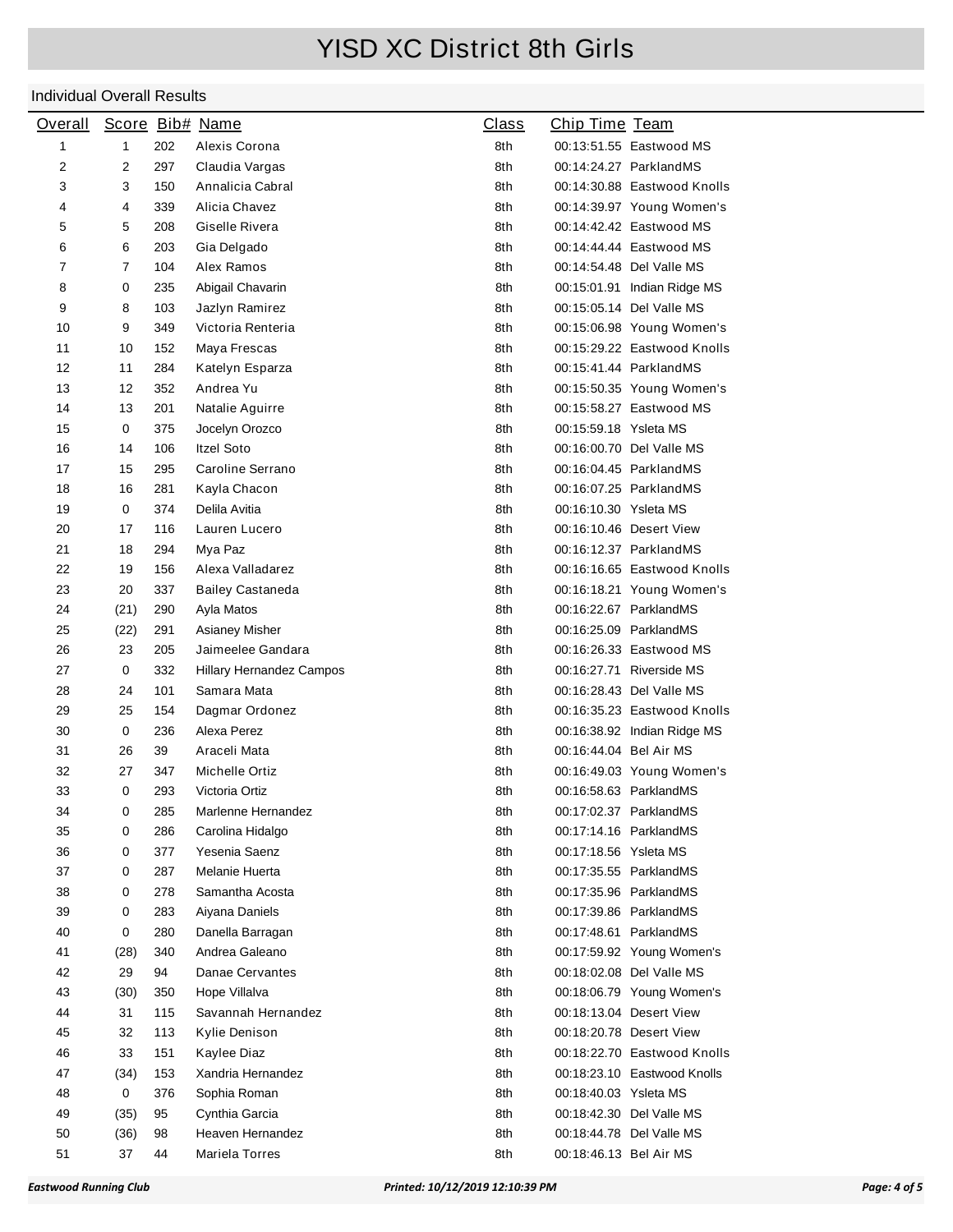| 52 | (38) | 206 | Ariel Padilla            | 8th |                        | 00:18:51.55 Eastwood MS     |
|----|------|-----|--------------------------|-----|------------------------|-----------------------------|
| 53 | 0    | 93  | Daisy Burziiaga          | 8th |                        | 00:19:10.66 Del Valle MS    |
| 54 | 39   | 38  | Amber Masoud             | 8th | 00:19:15.95 Bel Air MS |                             |
| 55 | (40) | 155 | Amaris Ramos             | 8th |                        | 00:19:16.67 Eastwood Knolls |
| 56 | (41) | 204 | Mia Delgado              | 8th |                        | 00:19:17.08 Eastwood MS     |
| 57 | 42   | 37  | Ashley Acosta            | 8th | 00:19:21.38 Bel Air MS |                             |
| 58 | 0    | 351 | Brisalinda Wood          | 8th |                        | 00:19:23.01 Young Women's   |
| 59 | 43   | 112 | Katelyn Brown            | 8th |                        | 00:19:28.82 Desert View     |
| 60 | 0    | 97  | Venicia Harris           | 8th |                        | 00:19:29.12 Del Valle MS    |
| 61 | 44   | 42  | Jennifer Sanchez         | 8th | 00:20:16.21 Bel Air MS |                             |
| 62 | 0    | 102 | Jessica Munoz            | 8th |                        | 00:20:26.40 Del Valle MS    |
| 63 | 45   | 117 | Mariana Medellin         | 8th |                        | 00:20:31.13 Desert View     |
| 64 | 0    | 331 | Ximena Gutierrez         | 8th |                        | 00:20:36.58 Riverside MS    |
| 65 | 0    | 348 | Niyah Reed               | 8th |                        | 00:20:55.73 Young Women's   |
| 66 | 0    | 105 | Nailea Ruvalcaba         | 8th |                        | 00:21:50.41 Del Valle MS    |
| 67 | 0    | 343 | Victoria Gemoets-Johnson | 8th |                        | 00:21:52.72 Young Women's   |
| 68 | 0    | 298 | Vivian Word              | 8th |                        | 00:22:12.43 ParklandMS      |
| 69 | 0    | 346 | <b>Ellette Mendaz</b>    | 8th |                        | 00:22:20.92 Young Women's   |
| 70 | 0    | 330 | Mariana Conde Sanchez    | 8th |                        | 00:22:25.53 Riverside MS    |
| 71 | (46) | 40  | <b>Kimberly Ramos</b>    | 8th | 00:22:35.66 Bel Air MS |                             |
| 72 | 0    | 207 | Olivia Perez             | 8th |                        | 00:22:38.59 Eastwood MS     |
| 73 | (47) | 41  | Annel Romero Guerrero    | 8th | 00:23:12.88 Bel Air MS |                             |
| 74 | 0    | 45  | Jaqueline Viramontes     | 8th | 00:24:17.06 Bel Air MS |                             |
| 75 | 0    | 43  | Ximena Soto-Gonzalez     | 8th | 00:26:22.93 Bel Air MS |                             |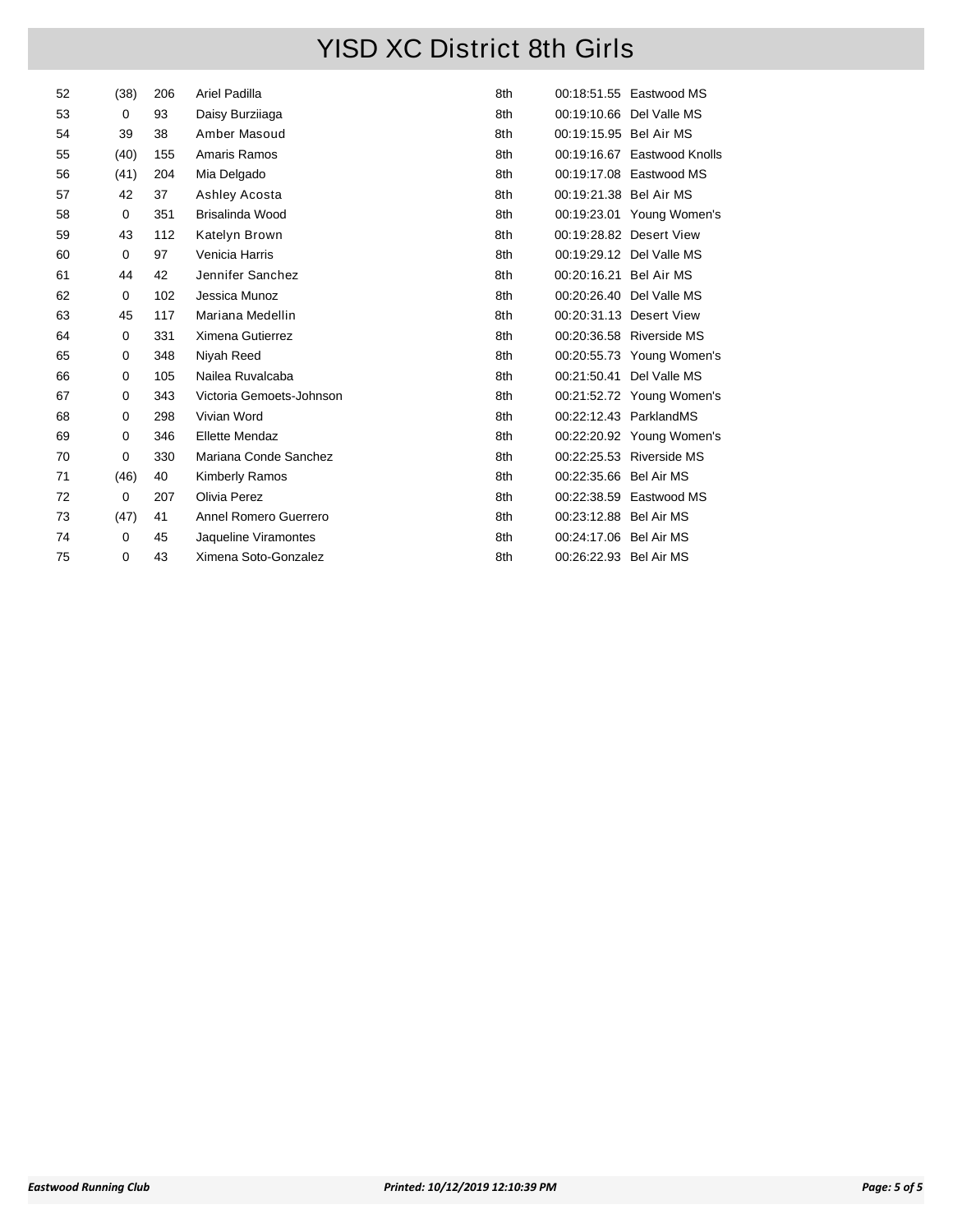|       | Team Overall Results | non-Scoring Teams  |     |                     |              |           |
|-------|----------------------|--------------------|-----|---------------------|--------------|-----------|
| Place | Name                 | Average Time Score |     | <b>Name</b>         | Average Time | Finishers |
|       | Eastwood MS          | 00:12:50.26        | 44  | Del Valle MS        | 00:14:34.02  | 4         |
|       |                      |                    |     | <b>Riverside MS</b> | 00:16:18.65  | 3         |
| 2     | ParklandMS           | 00:12:58.15        | 58  | Rio Brave MS        | 00:14:34.11  | 2         |
| 3     | Eastwood Knolls      | 00:13:01.96        | 66  | Desert View         | 00:16:22.53  | 2         |
| 4     | Indian Ridge MS      | 00:13:15.70        | 68  |                     |              |           |
| 5     | Ysleta MS            | 00:14:16.65        | 128 |                     |              |           |
| 6     | <b>Bel Air MS</b>    | 00:14:50.63        | 154 |                     |              |           |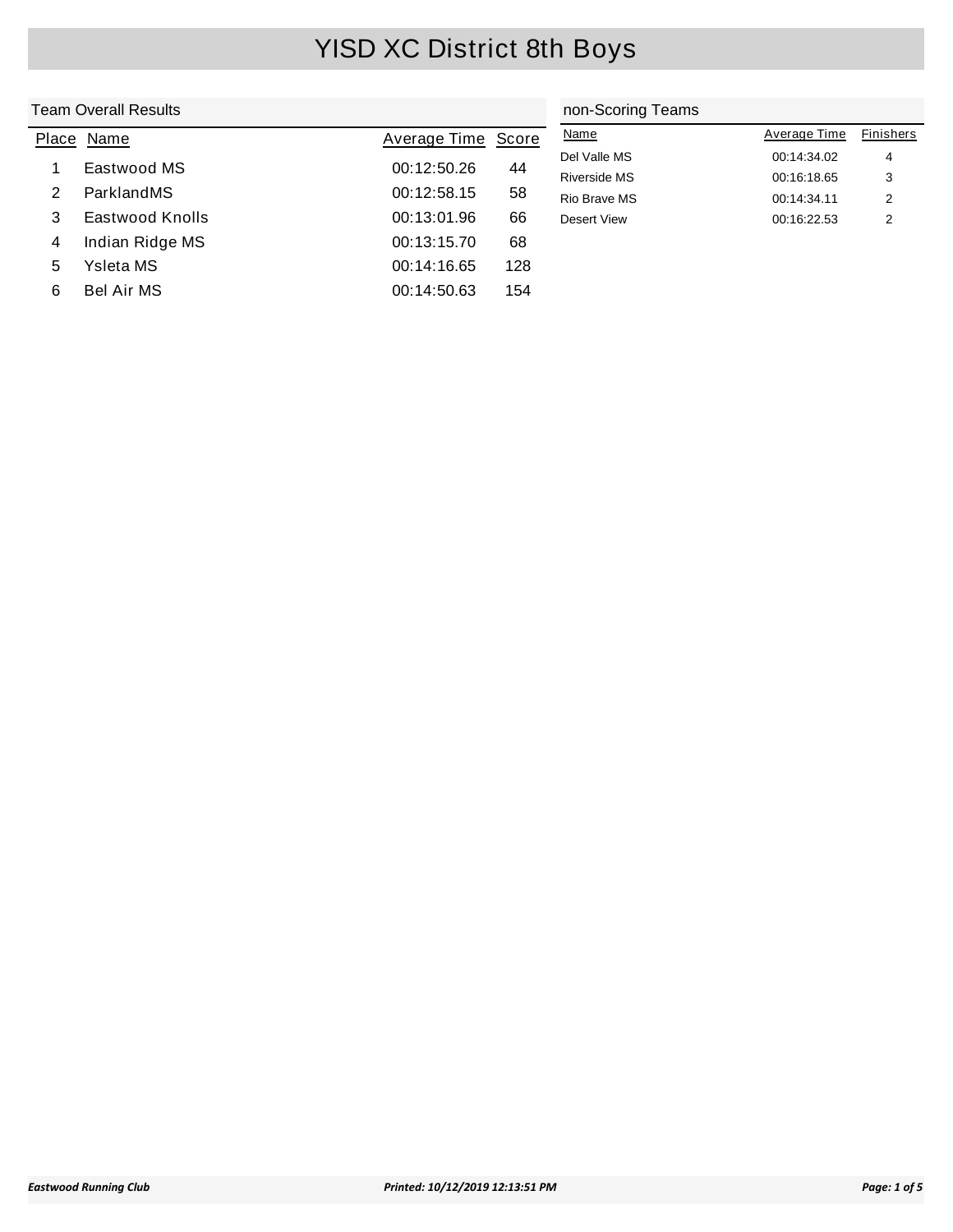|                              | Place Team Name         |                         |                                 |                          |             | Average Time # of Finishers Team Score |              |
|------------------------------|-------------------------|-------------------------|---------------------------------|--------------------------|-------------|----------------------------------------|--------------|
| 1                            | Eastwood MS             |                         |                                 |                          | 00:12:50.26 | 14                                     | 44           |
|                              | <b>Team Position</b>    | Overall Position        | Bib#                            | <b>Name</b>              |             | Chip Time                              | Score        |
|                              | $\mathbf{1}$            | 3                       | 199                             | Diego Uribe              |             | 00:11:57.49                            | 3            |
|                              | $\overline{2}$          | 6                       | 185                             | Isaac Carbajal           |             | 00:12:41.42                            | 6            |
|                              | 3                       | 8                       | 192                             | <b>Julian Miramontes</b> |             | 00:12:53.66                            | 8            |
|                              | 4                       | 11                      | 195                             | Noah Pina                |             | 00:13:08.31                            | 10           |
|                              | 5                       | 19                      | 186                             | Domanic Cummings         |             | 00:13:30.41                            | 17           |
|                              | 6                       | 20                      | 188                             | Michael Frausto          |             | 00:13:33.24                            | (18)         |
|                              | 7                       | 23                      | 200                             | Carlos Votta             |             | 00:13:37.33                            | (21)         |
| 2                            | ParklandMS              |                         |                                 |                          | 00:12:58.15 | 9                                      | 58           |
|                              | <b>Team Position</b>    | <b>Overall Position</b> | Bib#                            | <b>Name</b>              |             | Chip Time                              | Score        |
|                              | 1                       | 2                       | 267                             | Lucino Calderon          |             | 00:11:51.80                            | 2            |
|                              | $\overline{2}$          | 5                       | 272                             | Aiden Mireles            |             | 00:12:30.36                            | 5            |
|                              | 3                       | 16                      | 270                             | <b>Xuzeel Goodrich</b>   |             | 00:13:23.98                            | 15           |
|                              | 4                       | 18                      | 268                             | Samuel Fredrick          |             | 00:13:27.42                            | 16           |
|                              | 5                       | 22                      | 271                             | Eric Holbert             |             | 00:13:37.22                            | 20           |
|                              | 6                       | 33                      | 274                             | Evan Pinon               |             | 00:14:20.98                            | (28)         |
|                              | 7                       | 43                      | 276                             | Jacob Rosado             |             | 00:15:16.20                            | (34)         |
| 3                            | Eastwood Knolls         |                         |                                 |                          | 00:13:01.96 | 14                                     | 66           |
|                              | <b>Team Position</b>    | <b>Overall Position</b> | Bib#                            | Name                     |             | Chip Time                              | Score        |
|                              | $\mathbf{1}$            | 1                       | 135                             | Jacob Beckett            |             | 00:11:41.42                            | $\mathbf{1}$ |
|                              | 2                       | 7                       | 149                             | Froylan Villanueva       |             | 00:12:48.05                            | 7            |
|                              | 3                       | 14                      | 138                             | <b>Alexander Flores</b>  |             | 00:13:14.68                            | 13           |
|                              | 4                       | 21                      | 145                             | Nick Ordonez             |             | 00:13:33.34                            | 19           |
|                              | 5                       | 29                      | 148                             | <b>Tyler Spoon</b>       |             | 00:13:52.30                            | 26           |
|                              | 6                       | 30                      | 137                             | Orion Favela             |             | 00:13:59.30                            | (27)         |
|                              | $\overline{7}$          | 35                      | 143                             | Ryan Lozano              |             | 00:14:36.18                            | (30)         |
| 4                            | Indian Ridge MS         |                         |                                 |                          | 00:13:15.70 | $\overline{7}$                         | 68           |
|                              | <b>Team Position</b>    | <b>Overall Position</b> | Bib#                            | Name                     |             | Chip Time                              | Score        |
|                              | 1                       | 9                       | 227                             | Adan Camacho             |             | 00:13:00.18                            | 9            |
|                              | 2                       | 12                      | 228                             | Soliman Rodriguez        |             | 00:13:10.02                            | 11           |
|                              | 3                       | 13                      | 231                             | Sebastian Nunez          |             | 00:13:11.55                            | 12           |
|                              | 4                       | 15                      | 229                             | Hernan Duarte            |             | 00:13:15.10                            | 14           |
|                              | 5                       | 25                      | 232                             | Diego Rodriguez          |             | 00:13:41.64                            | 22           |
|                              | 6                       | 34                      | 234                             | Angel Vega               |             | 00:14:29.09                            | (29)         |
|                              | $\overline{7}$          | 68                      | 230                             | <b>Tomas Loates</b>      |             | 00:19:17.91                            | (42)         |
| 5                            | Ysleta MS               |                         |                                 |                          | 00:14:16.65 | 8                                      | 128          |
|                              | <b>Team Position</b>    | <b>Overall Position</b> | Bib#                            | Name                     |             | Chip Time                              | <b>Score</b> |
|                              | 1                       | 4                       | 371                             | Heiden Pereda            |             | 00:12:15.29                            | 4            |
|                              | 2                       | 28                      | 365                             | Ethan Avalos             |             | 00:13:51.99                            | 25           |
|                              | 3                       | 36                      | 370                             | Julio Padilla            |             | 00:14:37.23                            | 31           |
|                              | 4                       | 42                      | 366                             | Jan Carrasco             |             | 00:15:15.39                            | 33           |
|                              | 5                       | 44                      | 369                             | Sebastian Osorio         |             | 00:15:23.34                            | 35           |
|                              | 6                       | 49                      | 368                             | Luis Navarro             |             | 00:15:29.78                            | (37)         |
|                              | 7                       | 54                      | 367                             | Ronaldo Galarza          |             | 00:15:57.72                            | (38)         |
| 6                            | <b>Bel Air MS</b>       |                         |                                 |                          | 00:14:50.63 | $\overline{7}$                         | 154          |
|                              | <b>Team Position</b>    | <b>Overall Position</b> | Bib#                            | Name                     |             | Chip Time                              | Score        |
|                              | 1                       | 26                      | 35                              | <b>Israel Robles</b>     |             | 00:13:49.71                            | 23           |
|                              | $\overline{\mathbf{c}}$ | 27                      | 32                              | Odin Hyder               |             | 00:13:50.63                            | 24           |
| <b>Eastwood Running Club</b> |                         |                         | Printed: 10/12/2019 12:13:51 PM |                          |             | Page: 2 of 5                           |              |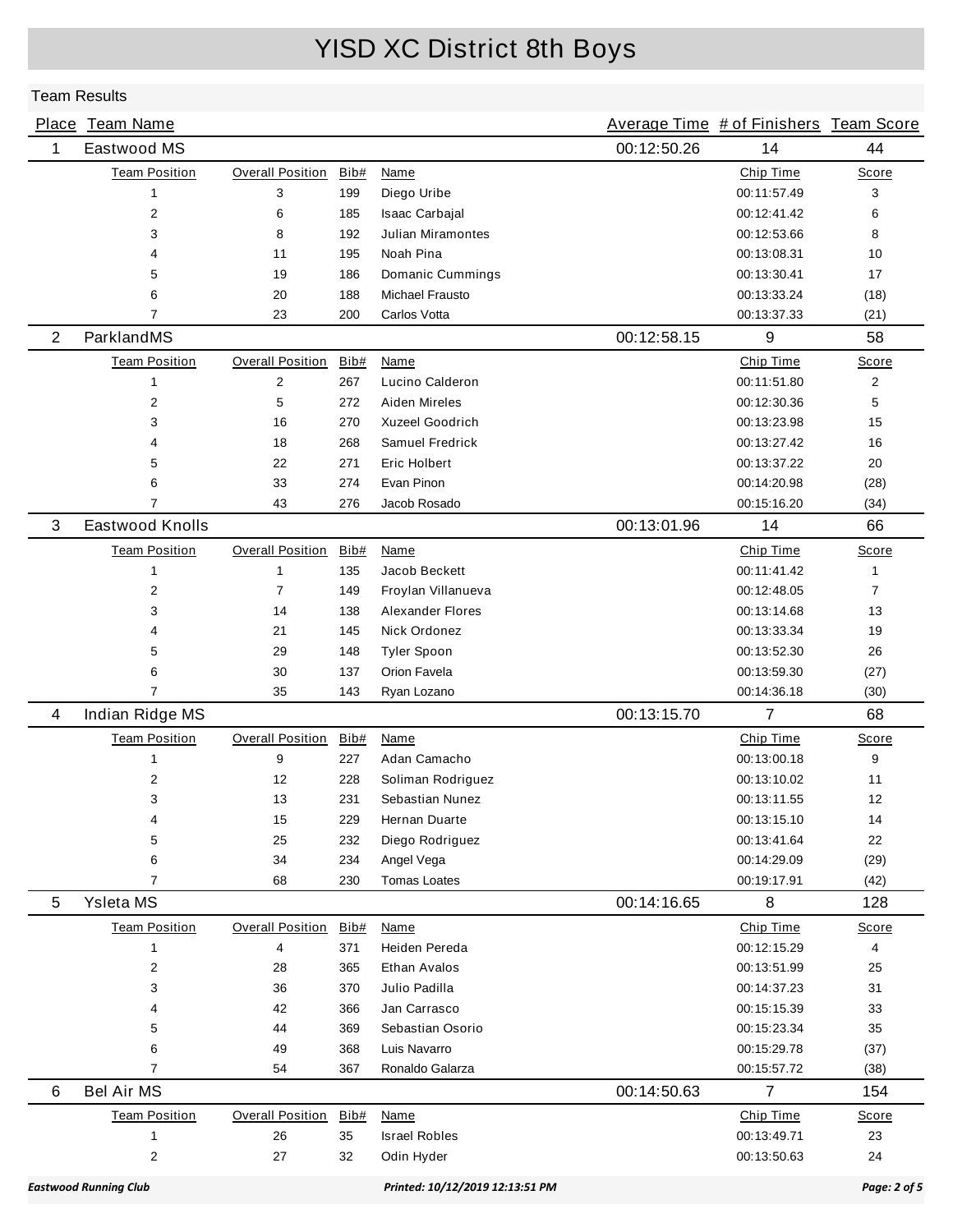| 3 | 39 | 33 | Benjamin Muniz         | 00:14:50.74 | 32   |
|---|----|----|------------------------|-------------|------|
| 4 | 48 | 27 | Aydan Bustamante       | 00:15:25.88 | 36   |
| 5 | 60 | 24 | Abraham Acosta         | 00:16:16.18 | 39   |
| 6 | 62 | 28 | Jesus Bustillos        | 00:16:19.27 | (40) |
|   | 63 | 34 | Sebastian Reyes-Flores | 00:16:26.21 | (41) |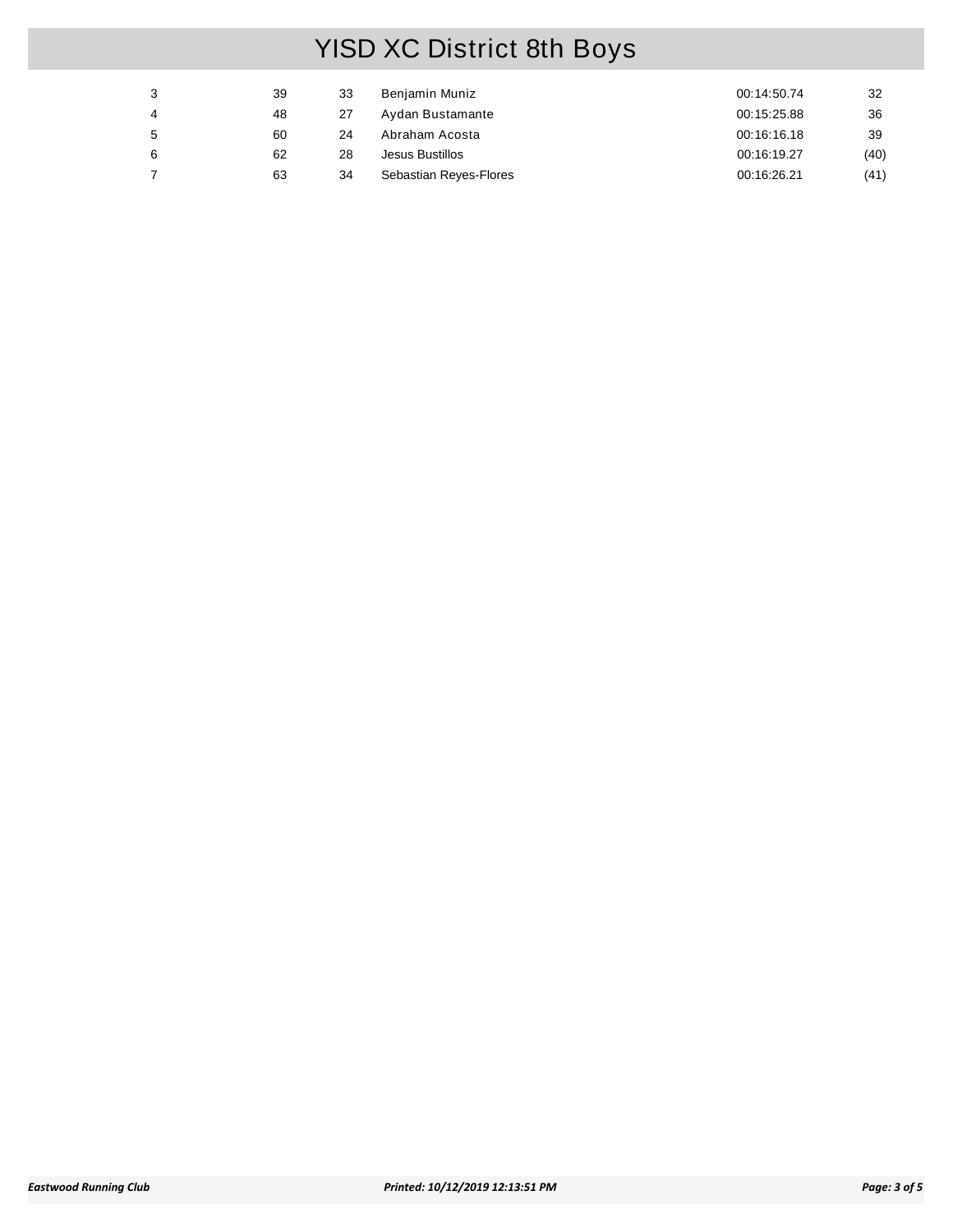| <b>Overall</b>   |                |     | Score Bib# Name          | <u>Class</u> | <b>Chip Time Team</b>       |  |
|------------------|----------------|-----|--------------------------|--------------|-----------------------------|--|
| 1                | $\mathbf{1}$   | 135 | Jacob Beckett            | 8th          | 00:11:41.42 Eastwood Knolls |  |
| $\boldsymbol{2}$ | 2              | 267 | Lucino Calderon          | 8th          | 00:11:51.80 ParklandMS      |  |
| 3                | 3              | 199 | Diego Uribe              | 8th          | 00:11:57.49 Eastwood MS     |  |
| 4                | 4              | 371 | Heiden Pereda            | 8th          | 00:12:15.29 Ysleta MS       |  |
| 5                | 5              | 272 | Aiden Mireles            | 8th          | 00:12:30.36 ParklandMS      |  |
| 6                | 6              | 185 | Isaac Carbajal           | 8th          | 00:12:41.42 Eastwood MS     |  |
| $\overline{7}$   | $\overline{7}$ | 149 | Froylan Villanueva       | 8th          | 00:12:48.05 Eastwood Knolls |  |
| 8                | 8              | 192 | <b>Julian Miramontes</b> | 8th          | 00:12:53.66 Eastwood MS     |  |
| 9                | 9              | 227 | Adan Camacho             | 8th          | 00:13:00.18 Indian Ridge MS |  |
| 10               | 0              | 91  | Cesar Ruiz               | 8th          | 00:13:05.59 Del Valle MS    |  |
| 11               | 10             | 195 | Noah Pina                | 8th          | 00:13:08.31 Eastwood MS     |  |
| 12               | 11             | 228 | Soliman Rodriguez        | 8th          | 00:13:10.02 Indian Ridge MS |  |
| 13               | 12             | 231 | Sebastian Nunez          | 8th          | 00:13:11.55 Indian Ridge MS |  |
| 14               | 13             | 138 | Alexander Flores         | 8th          | 00:13:14.68 Eastwood Knolls |  |
| 15               | 14             | 229 | Hernan Duarte            | 8th          | 00:13:15.10 Indian Ridge MS |  |
| 16               | 15             | 270 | <b>Xuzeel Goodrich</b>   | 8th          | 00:13:23.98 ParklandMS      |  |
| 17               | 0              | 300 | Darren Nava              | 8th          | 00:13:25.63 Rio Brave MS    |  |
| 18               | 16             | 268 | Samuel Fredrick          | 8th          | 00:13:27.42 ParklandMS      |  |
| 19               | 17             | 186 | Domanic Cummings         | 8th          | 00:13:30.41 Eastwood MS     |  |
| 20               | (18)           | 188 | Michael Frausto          | 8th          | 00:13:33.24 Eastwood MS     |  |
| 21               | 19             | 145 | Nick Ordonez             | 8th          | 00:13:33.34 Eastwood Knolls |  |
| 22               | 20             | 271 | Eric Holbert             | 8th          | 00:13:37.22 ParklandMS      |  |
| 23               | (21)           | 200 | Carlos Votta             | 8th          | 00:13:37.33 Eastwood MS     |  |
| 24               | 0              | 194 | Adrian Ordaz             | 8th          | 00:13:37.92 Eastwood MS     |  |
| 25               | 22             | 232 | Diego Rodriguez          | 8th          | 00:13:41.64 Indian Ridge MS |  |
| 26               | 23             | 35  | <b>Israel Robles</b>     | 8th          | 00:13:49.71 Bel Air MS      |  |
| 27               | 24             | 32  | Odin Hyder               | 8th          | 00:13:50.63 Bel Air MS      |  |
| 28               | 25             | 365 | Ethan Avalos             | 8th          | 00:13:51.99 Ysleta MS       |  |
| 29               | 26             | 148 | <b>Tyler Spoon</b>       | 8th          | 00:13:52.30 Eastwood Knolls |  |
| 30               | (27)           | 137 | Orion Favela             | 8th          | 00:13:59.30 Eastwood Knolls |  |
| 31               | 0              | 89  | Luis Orodonez            | 8th          | 00:14:02.61 Del Valle MS    |  |
| 32               | 0              | 187 | Fernando Escapita        | 8th          | 00:14:08.24 Eastwood MS     |  |
| 33               | (28)           | 274 | Evan Pinon               | 8th          | 00:14:20.98 ParklandMS      |  |
| 34               | (29)           | 234 | Angel Vega               | 8th          | 00:14:29.09 Indian Ridge MS |  |
| 35               | (30)           | 143 | Ryan Lozano              | 8th          | 00:14:36.18 Eastwood Knolls |  |
| 36               | 31             | 370 | Julio Padilla            | 8th          | 00:14:37.23 Ysleta MS       |  |
| 37               | 0              | 193 | <b>Andres Nunez</b>      | 8th          | 00:14:39.72 Eastwood MS     |  |
| 38               | 0              | 196 | Jacob Prieto             | 8th          | 00:14:46.71 Eastwood MS     |  |
| 39               | 32             | 33  | Benjamin Muniz           | 8th          | 00:14:50.74 Bel Air MS      |  |
| 40               | 0              | 139 | Eric Gonzalez            | 8th          | 00:14:55.62 Eastwood Knolls |  |
| 41               | 0              | 322 | Isaiah Candelaria        | 8th          | 00:14:59.35 Riverside MS    |  |
| 42               | 33             | 366 | Jan Carrasco             | 8th          | 00:15:15.39 Ysleta MS       |  |
| 43               | (34)           | 276 | Jacob Rosado             | 8th          | 00:15:16.20 ParklandMS      |  |
| 44               | 35             | 369 | Sebastian Osorio         | 8th          | 00:15:23.34 Ysleta MS       |  |
| 45               | 0              | 140 | Sean Herrera             | 8th          | 00:15:23.53 Eastwood Knolls |  |
| 46               | 0              | 147 | <b>Francisco Sanchez</b> | 8th          | 00:15:25.35 Eastwood Knolls |  |
| 47               | 0              | 92  | Javi Velarde             | 8th          | 00:15:25.76 Del Valle MS    |  |
| 48               | 36             | 27  | Aydan Bustamante         | 8th          | 00:15:25.88 Bel Air MS      |  |
| 49               | (37)           | 368 | Luis Navarro             | 8th          | 00:15:29.78 Ysleta MS       |  |
| 50               | 0              | 141 | Darian Hinojos           | 8th          | 00:15:31.77 Eastwood Knolls |  |
| 51               | 0              | 136 | Abel Favela              | 8th          | 00:15:35.13 Eastwood Knolls |  |
|                  |                |     |                          |              |                             |  |